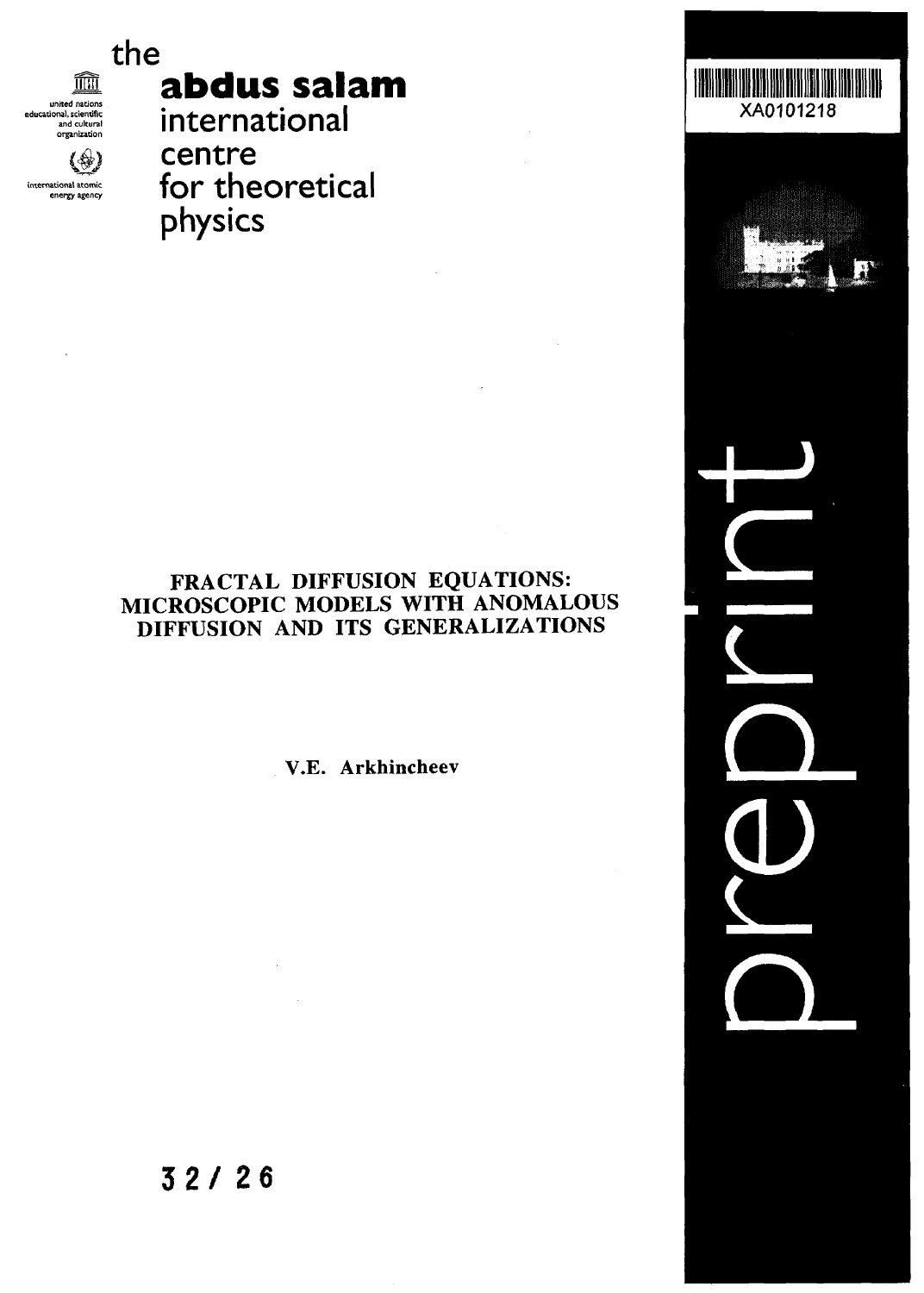# United Nations Educational Scientific and Cultural Organization and International Atomic Energy Agency THE ABDUS SALAM INTERNATIONAL CENTRE FOR THEORETICAL PHYSICS

### **FRACTAL DIFFUSION EQUATIONS: MICROSCOPIC MODELS WITH ANOMALOUS DIFFUSION AND ITS GENERALIZATIONS**

V.E. Arkhincheev<sup>1</sup> *Buryat Science Center, Ulan-Ude, Russian Federation and The Abdus Salam International Centre for Theoretical Physics, Trieste, Italy.*

#### Abstract

To describe the "anomalous" diffusion the generalized diffusion equations of fractal order are deduced from microscopic models with anomalous diffusion as Comb model and Levy flights. It is shown that two types of equations are possible: with fractional temporal and fractional spatial derivatives. The solutions of these equations are obtained and the physical sense of these fractional equaitions is discussed. The relation between diffusion and conductivity is studied and the well-known Einstein relation is generalized for the anomalous diffusion case. It is shown that for Levy flight diffusion the Ohm's law is not applied and the current depends on electric field in a nonlinear way due to the anomalous character of Levy flights. The results of numerical simulations, which confirmed this conclusion, are also presented.

> MIRAMARE - TRIESTE April 2001

<sup>&#</sup>x27;E-mail: varkhin@bsc.buryatia.ru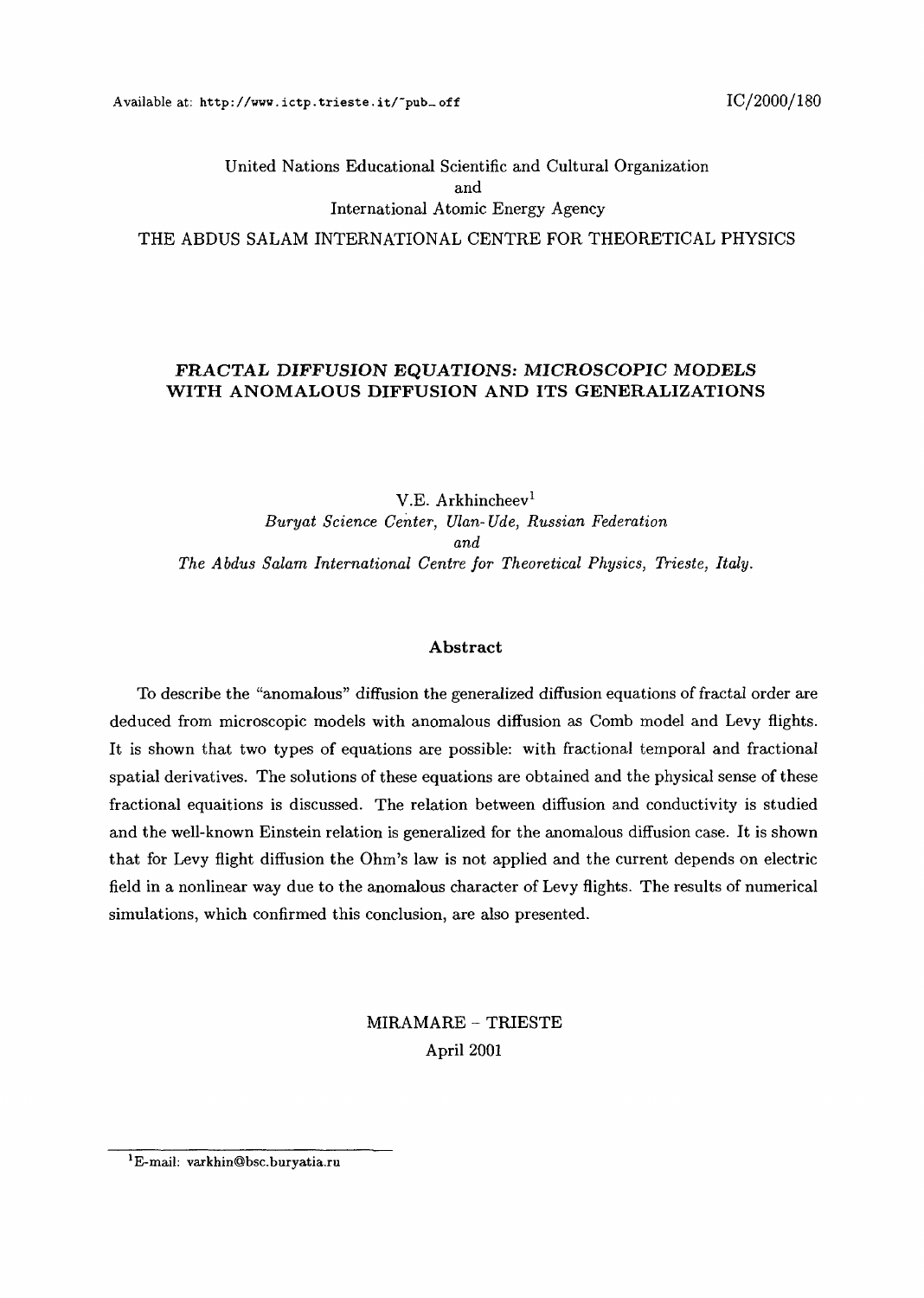### 1 Introduction.

Classical diffusion, in which diffusing particle hops only to nearest sites, has been thoroughly studied, and many methods, related to the research of this phenomenon, have been developed. In distinction of this the random walks with an anomalous power character are ,however, studied less. One of the well known examples are random walks on percolation clusters (random fractals), which have a sub-diffusion character  $[1],[2]$ :

$$
\langle X^2(t) \rangle \sim t^{\frac{2}{2+\theta}} \tag{1}
$$

Here t is diffusion time,  $\langle X^2(t) \rangle$  is a random mean square (rms) displacement during the time,  $\theta$  is a critical index of the anomalous diffusion. Let's note too that the critical exponent of anomalous diffusion  $\theta$  depends on the space dimension:  $\theta_2 \sim 0.8, \theta_3 \sim 1.3$ . The change of diffusion character is caused by two reasons : strong tortuous (twistness) of percolation ways and presence of impasses - " dead ends on current ways at least. This problem was formulated many years ago in the  $[3]$ ,  $[4]$ - as a problem of "ant in labirint" and it is still not solved.

To take into account an influence of impasses for diffusion character the model of comb stucture was put forward [5] and [6]. This model consists of one-dimensional backbone with fingers of infinite lengths - see fig.l. Using the technique of the generating functions it was shown, that the root-mean-square displacement along an axis of structure depends on time in the anomalous way (1) with the exponent  $\theta = 2$ .

This model is one of the few exactly solvable models with unusual diffusion properties. So in this paper we consider this model in more detail. The generalized diffusion equation, describing random walks along an axis of structure, was deduced. It essentially differs from the usual diffusion equation, having the form of the continuity equation: instead of the first derivative on time the derivative of the fractional order 1/2 arises. The expression for a diffusion current remains the former - see also [7]. The generalization for a multidimensional case is performed. The relation of the diffusion on the comb model with a problem of continuous time random walks (CTRW) is established [8],[9]. A further development of the model is a study of random walks on the comb structure with random distribution of fingers over lengths [10], [11]. In particular it was shown for a power law distribution  $f(l) \sim l^{-\gamma}, 1 \le \gamma \le 2$  rms depends on time in the following power way :

$$
\langle X^2(t) \rangle \sim t^{\frac{\gamma}{2}} \tag{2}
$$

It is connected with that at these values  $1 \leq \gamma \leq 2$  all moments of the power distribution over lengths are diverged. Recently an analogous behavior was obtained in the continuum description of the anomalous diffusion on the comb structure  $[12],[13]$ . It is necessary to note that the diffusion problem on random comb structure is not yet solved , and the above called results were obtained in the effective medium approximation. We discuss this problem and show that results essentially depend on the way of averaging. The expressions for averaged probabilities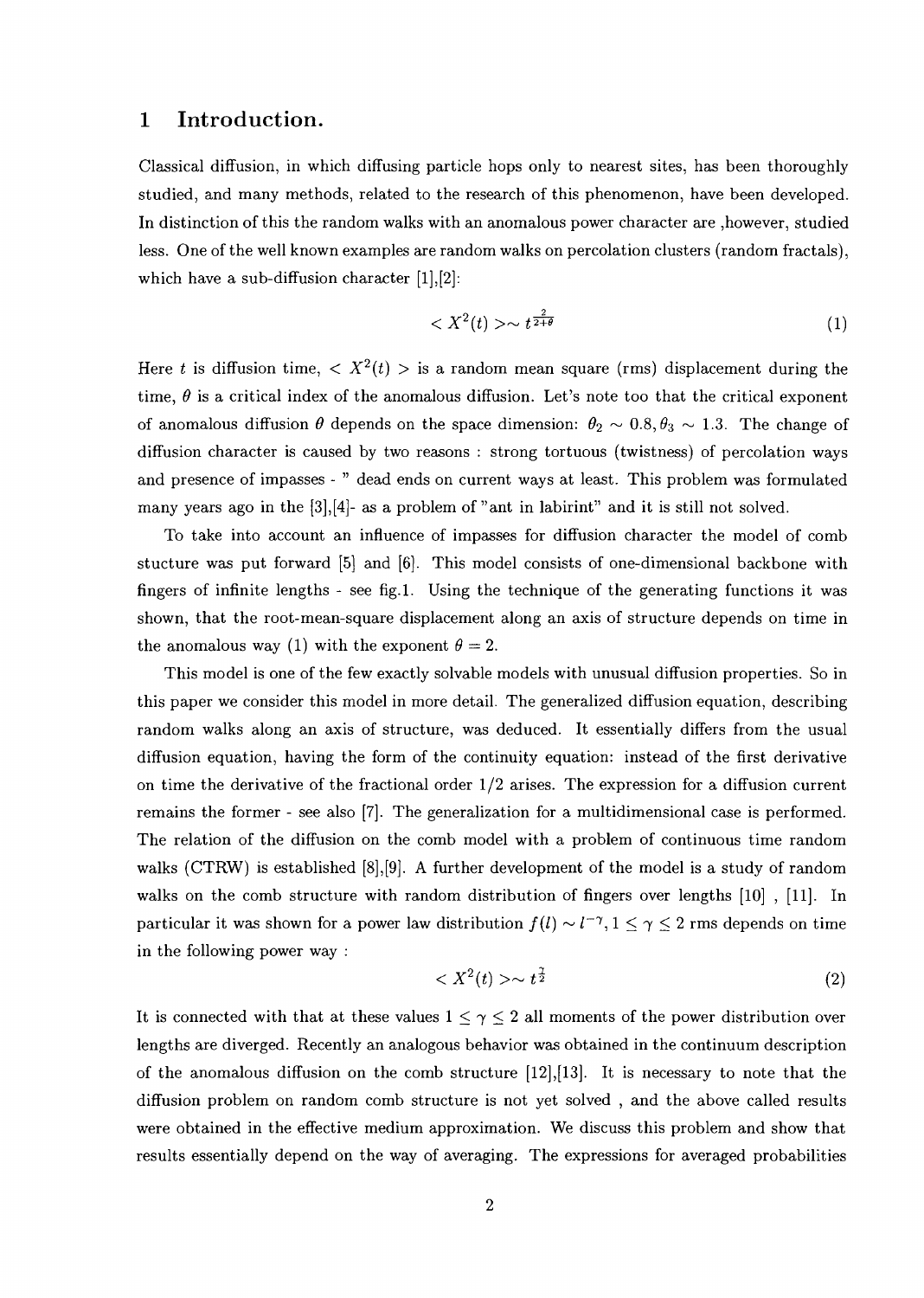(Green functions) are found in two limiting ways. The form of operator evolution in the fractal temporal derivative is deduced in the effective medium approximation. The drift of particle and the influence of an electrical field for the statistical properties of random walks are also studied.

The second part of this paper is devoted to another anomalous random walks - super-diffusion via Levy flights [14],[15]. At Levy flights particles may hop for an arbitrary large distance with a power probability, so that rms displacement per unit time appears to be infinite. The study of Levy diffusion is of interest as a microscopical model with an unusual diffusion and in a connection with possible applications to hopping conductivity in disordered media and to other fields. The generalization of Levy diffusion for a finite length of hop is discussed. In this case Levy flights are alternated by the usual diffusion. The most interesting one is a research on the relation between diffusion and conductivity in the super-diffusion case. It is shown that due to a super-diffusion character of random walks the current and electric field are connected in a nonlinear way. The index of the nonlinearity is described by the exponent of the anomalous Levy diffusion.

The paper organized as follows. In section 2 the exact solution of the random walks on comb structure is obtained. Namely the generalized fractal diffusion equations for the anomalous case are deduced in two different ways. In section 3 the generalization for a multidimensional case is made. The connection between problems of diffusion on comb structure and continuous time random walks is considered in section 4. The transition to usual diffusion due to a finite length of finger is traced in section 5. Section 6 is devoted to diffusion on the random comb model. Some variants of effective medium approximation (EMA) are considered. In section 7 another variant of EMA, based on microscopical approach, is studied. The drift on the comb structure is considered in section 8. In the last sections 9-11 the diffusion via Levy flights and in an electric field are studied. It is shown that a relation between diffusion and conductivity is nonlinear. The results of numerical simulations are also discussed. Section 12 concludes the paper and the discussion of results is given.

### 2 The diffusion on comb structure.

A feature of the diffusion in the considered model consists of that the displacement in the X-direction is possible only along an axis of structure (at  $y = 0$ ). This means that diffusion coefficient  $D_{xx}$  is different from zero only at  $y = 0$ :

$$
D_{xx} = D_1 \delta(y) \tag{3}
$$

i.e. *X-* component of the diffusion current is equal to:

$$
J_x = -D_1 \delta(y) \frac{\partial \rho}{\partial x} \tag{4}
$$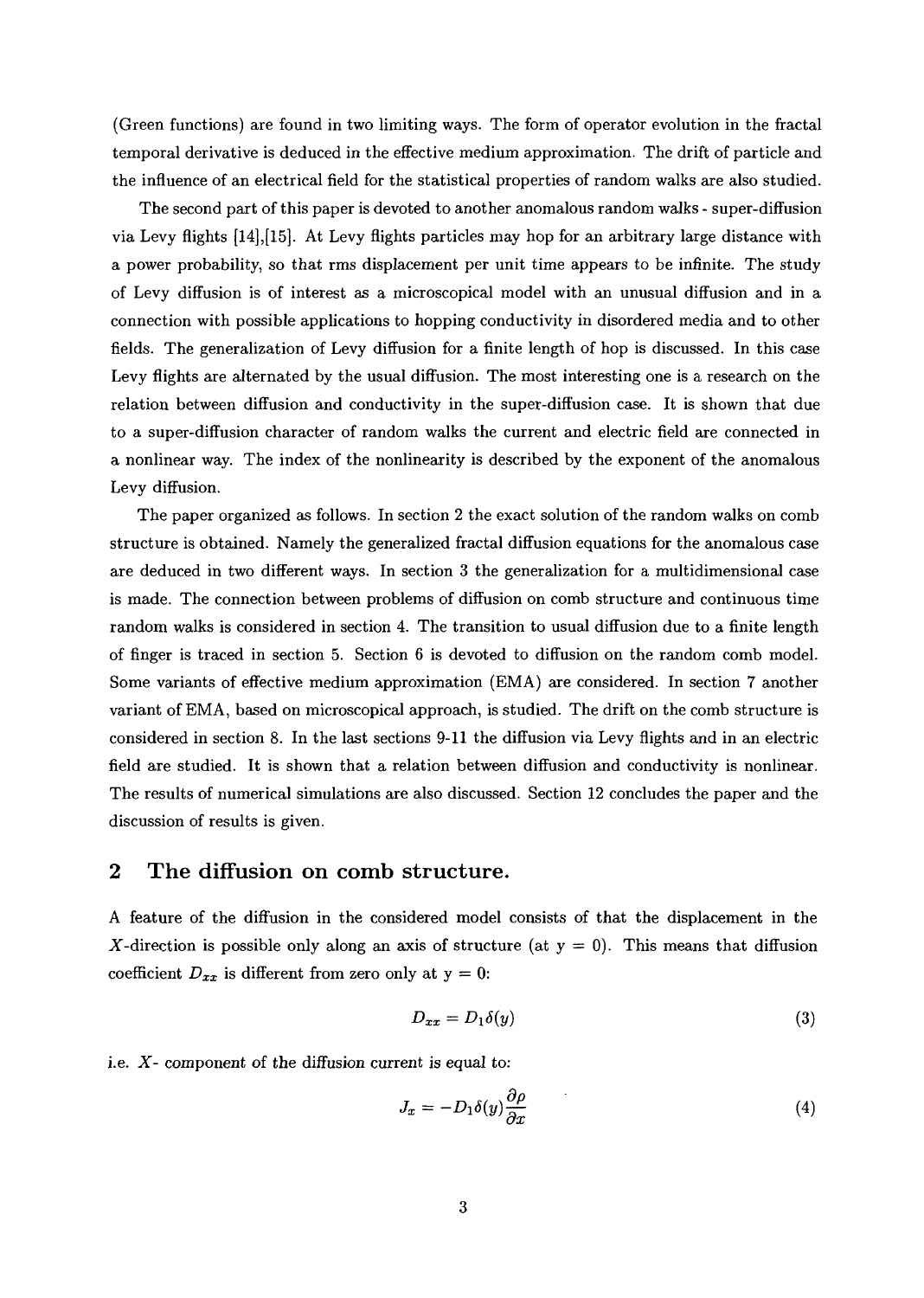The diffusion along fingers is considered as usual:  $D_{yy} = D_2$ . Thus, the random walks on the comb structure is described by the tensor of diffusion:

$$
\hat{D} = \left( \begin{array}{cc} D_1 \delta(y) & 0 \\ 0 & D_2 \end{array} \right)
$$

Accordingly, we obtain the following diffusion equation:

$$
\left[\frac{\partial}{\partial t} - D_1 \delta(y) \frac{\partial^2}{\partial x^2} - D_2 \frac{\partial^2}{\partial y^2}\right] G(x, y, t) = \delta(x)\delta(y)\delta(t)
$$
\n(5)

Here  $G(x, y, t)$  is the Green function of the diffusing problem. To solve the equation we use the following reception. Let's rewrite equation (5) as the usual diffusion equation with a non-uniform right part:

$$
[\frac{\partial}{\partial t} - D_2 \frac{\partial^2}{\partial y^2}]\rho = D_1 \delta(y) \frac{\partial^2 \rho}{\partial x^2}
$$
 (6)

The solution of the homogeneous equation (6) is well known and has the Gaussian form:

$$
G(y,t) = \frac{\exp(-\frac{y^2}{4D_2t})}{\sqrt{\pi D_2 t}}\tag{7}
$$

Thus we obtain the integral equation for the concentration of the diffusing particles:

$$
\rho(x,y,t) = \int G(y-y',t-t')D_1\delta(y')\frac{\partial^2 \rho(x,y',t')}{\partial x^2}dy'dt'
$$
\n(8)

After integration over *y'* one obtains the closed equation for the concentration of particles on an axis of the structure  $(y=0)$ :

$$
\rho(x, o, t) = D_1 \frac{\partial^2}{\partial x^2} \int_{-\infty}^t \frac{\rho(x, o, t')}{\sqrt{\pi D_2(t - t')}} dt'
$$
\n(9)

It is easy to see, that the right-hand side of formula (9) is the integral of the fractional order  $1/2$  [16],[17]. Therefore using the operator of fractional differentiation of a degree  $1/2$  we obtain the required diffusion equation:

$$
\frac{\partial^{\frac{1}{2}}\rho(x,t)}{\partial t^{\frac{1}{2}}} = D_1 \frac{\partial^2 \rho(x,t)}{\partial x^2}
$$
\n(10)

The integro-differential form of the diffusion equation (10) is a consequence of random disappearance and subsequent birth of particles at the axis of structure at diffusion (leaving and returning to an axis of structure). Let's mark that this equation describes the diffusion problem with a non-conserving number of particles.

To find the solution at arbitrary values of the coordinate *y* we use another direct approach. Let's use a mixed  $(s, k, y)$ -representation :

$$
[s+D_1k^2\delta(y)-D_2\frac{\partial^2}{\partial y^2}]\rho(s,k,y)=\delta(y)
$$
\n(11)

Let's find the solution  $(11)$  in the form :

$$
G(s,k,y) = g(s,k)exp(-\lambda|y|)
$$
\n(12)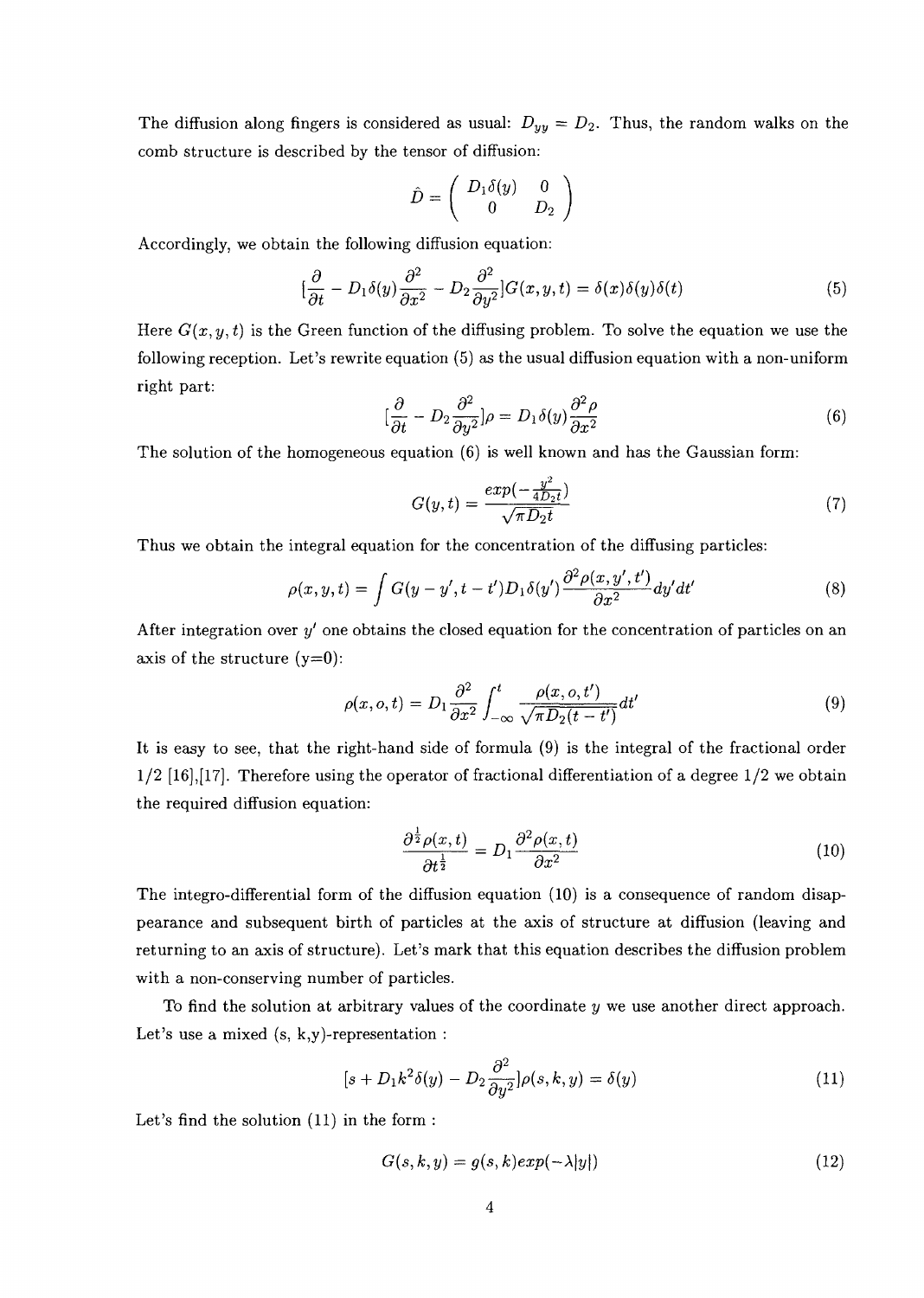After necessary calculations one has :

$$
G(k, y, s) = \frac{\exp(-\left(\sqrt{\frac{s}{D_2}}|y|\right))}{2\sqrt{sD_2} + D_1k^2} \tag{13}
$$

Using Fourier transformations , we obtain :

$$
G(x, y, t) = \int_0^\infty \frac{\exp(-\frac{x^2}{4D_1 \tau} - \frac{-D_2(\tau + |y|)^2}{4t})}{\sqrt{2\pi t^3}}
$$
(14)

To obtain this expression the following identity was used:

$$
\int_0^\infty \exp(-\alpha \tau) d\tau = \frac{1}{\alpha} \tag{15}
$$

The distribution of particles on an axis of structure is described by the same expression at  $y=0$ .

Let's note that the complete number of particles on an axis of structure decreases or in other words this diffusion problem is the one with a non-conserving number of particles:

$$
\langle G \rangle = \int G(x, o, t) dx = \frac{1}{\sqrt{2D_2 t}} \tag{16}
$$

Taking into account last remark to calculate the displacement along an axis of structure:

$$
\langle X^2(t) \rangle = \frac{\langle X^2 G \rangle}{\langle G \rangle} = D_1 \sqrt{\frac{t}{D_2}} \tag{17}
$$

Let's return to the equation for  $G(x,0,t)$ . As follows from (13) in  $(s, k)$  - representation it has the form:

$$
[2\sqrt{sD_2} + D_1k^2]\rho(s,k) = 0\tag{18}
$$

It is easy to see that this equation consists of the Fourier representation of the fractional derivative on time [16],[17],[18]. So we recover the diffusion equation for a density of particles on an axis of the structure in the form (10).

So the consideration of random walks on comb structure shows that the problem with anomalous diffusion and with non-conserving number of particles should be described by the diffusion equation with temporal derivative of the fractional order.

# 3 Multidimensional case.

Let's generalize these results for a multidimensional case. First let's begin with a threedimensional comb structure. Such a structure is formed by attaching the additional fingers to the existing two-dimensional comb structure that points in the direction parallel to the Z axis. Hence in the three-dimensional case displacements in the  $X$ -direction are possible only along the intersections of the planes  $y = 0$  and  $z = 0$ . In other words the diffusion coefficient is not zero, i.e.  $D_{xx} = D_1 \delta(y) \delta(z)$ . Accordingly, a displacement in the y-direction is possible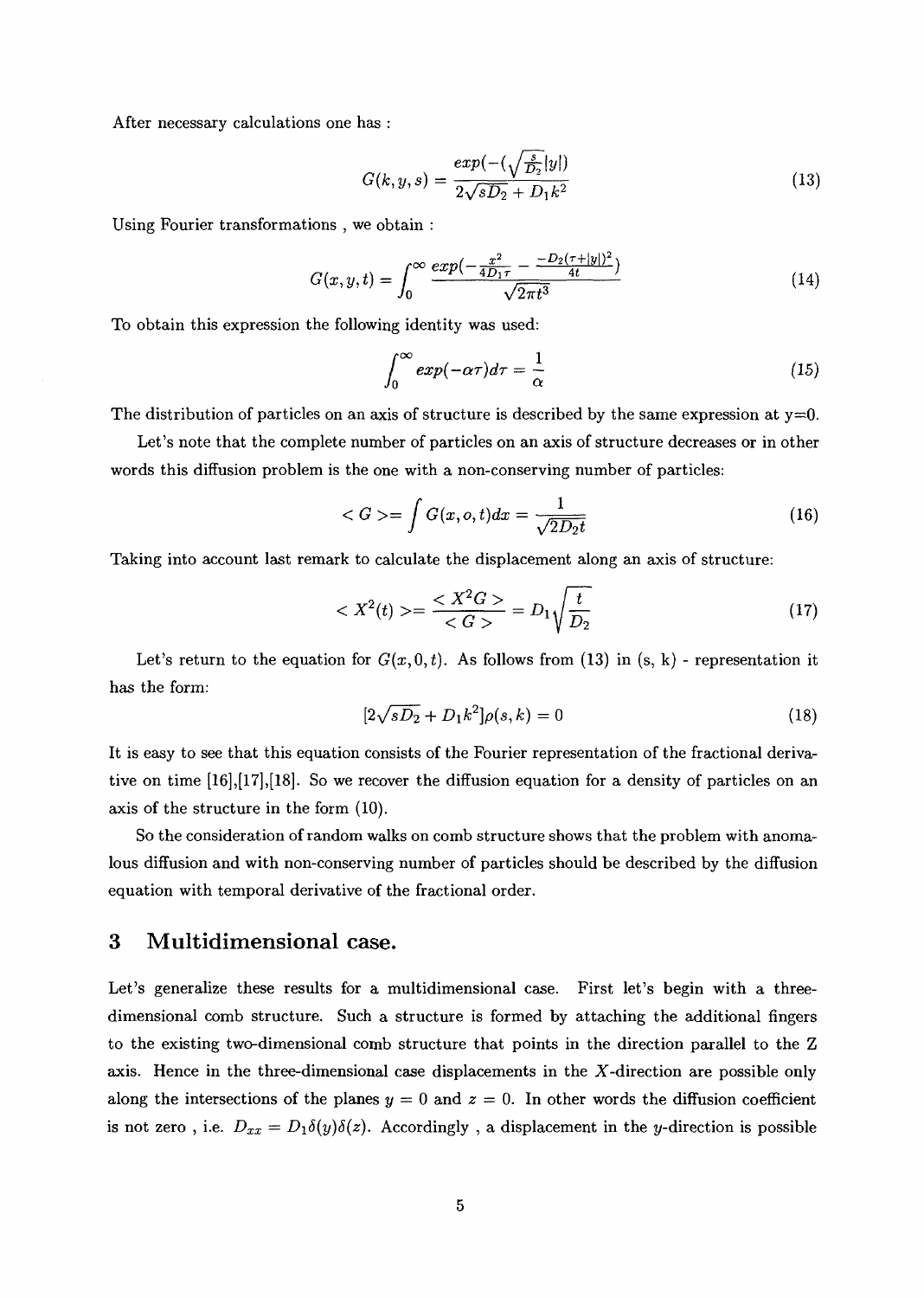only if  $z = 0$ , and a displacement along z axis is ordinary. Thus, we have the following diffusion tensor:

$$
\hat{D} = \begin{pmatrix}\nD_1 \delta(y) \delta(z) & 0 & 0 \\
0 & D_2 \delta(y) & 0 \\
0 & 0 & D_3\n\end{pmatrix}
$$

So the corresponding diffusion equation in the mixed  $(s, k, y, z)$  - representation is :

$$
[s+D_1k^2\delta(y)\delta(z)-D_2\delta(z)\frac{\partial^2}{\partial x^2}-D_3\frac{\partial^2}{\partial y^2}]\rho(s,k,y,z)=0
$$
\n(19)

Let's find a solution for (19) in the form:

$$
\rho(s,k,y,z) = g(s,k)exp(-\lambda_2|y| - \lambda_3|z|)
$$
\n(20)

Substituting (20) into Eq. (19) yields the following formulas for the parameters  $\lambda_2$  and  $\lambda_3$  and the function  $g(s, k)$ :

$$
\lambda_3^2 = s/D_3, \ \lambda_2^2 = \frac{2\lambda_3 D_3}{D_2}
$$

$$
g(s,k) = \frac{1}{2\lambda_2 D_2 + D_1 k^2}
$$
(21)

Consequently for the mean-square displacement along the *x* and *y* axes we then have :

$$
\langle X^2(t) \rangle \sim t^{1/4}, \langle Y^2(t) \rangle \sim t^{1/2} \tag{22}
$$

Hence in the N-dimensional case the diffusion tensor is described by the matrix :

$$
\hat{D} = \left(\begin{array}{cccc} D_1\delta(x_2)\ldots\delta(x_N) & 0 & \ldots \\ 0 & D_2\delta(x_3)\ldots\delta(x_N) & \ldots \\ \vdots & \vdots & \vdots & \vdots \\ 0 & D_{N-1}\delta(x_N) & 0 \\ 0 & \ldots & D_N \end{array}\right)
$$

Accordingly we find a solution for the N-dimensional diffusion problem in the form

$$
\rho(s,k,x_2,x_3\ldots,x_N)=g(s,k)exp(-\lambda_2|x_2|-\lambda_3|x_3|-\ldots-\lambda_n|x_N|)
$$
\n(23)

Here the parameters  $\lambda_N$  are linked through the formulas:

$$
2\lambda_N = s/D_N, \ \lambda_{N-1}^2 = \frac{2\lambda_N D_N}{D_{N-1}}, \dots, \ \lambda_2^2 = \frac{2\lambda_3 D_3}{D_2} \tag{24}
$$

and the function  $g(s, k)$  is defined in the expression (21). The formulae (23) and (24) give the complete solution of the multidimensional problem. For instance it is easy to calculate the mean-square displacement along the main axis of the structure:

$$
\langle X_N^2(t) \rangle \sim t^{1/2(N-1)} \tag{25}
$$

For the next lateral finger the mean-square displacement is

$$
\langle X_{N-1}^2(t) \rangle \sim t^{1/2(N-2)} \tag{26}
$$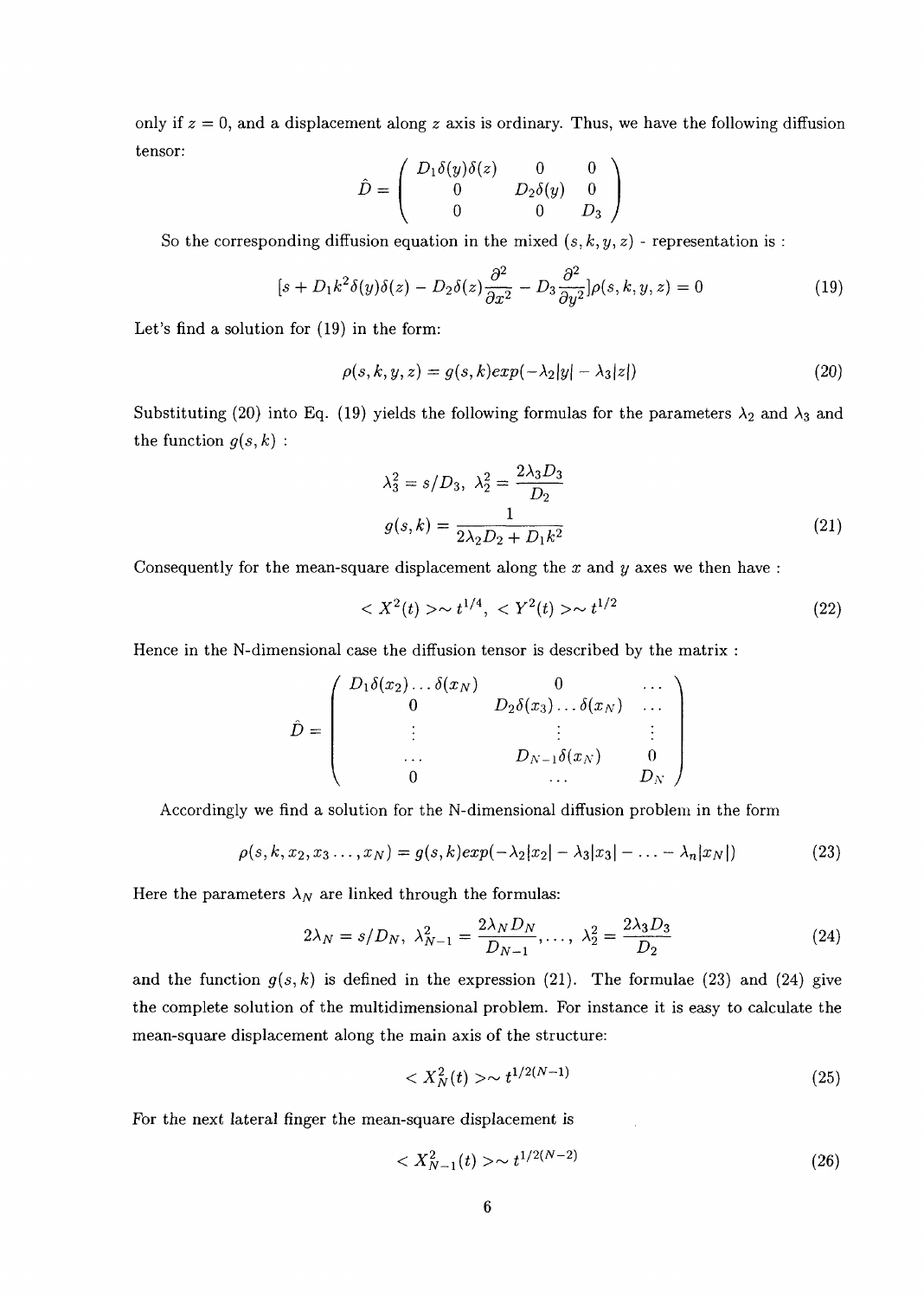...And for the axis, from which only fingers of infinite length emerge, we have

$$
\langle X_2^2(t) \rangle \sim t^{1/2} \tag{27}
$$

Thus random walks on a multidimensional comb structure is of a hierarchical nature and there are many variants of behavior of the mean-square displacements along the axes of the structure.

# 4 Continuous-time random walks.

The above problem of a random walk on an  $N$ -dimensional comb structure is connected to the problem of diffusion in a medium with traps ( continuous -time random walk). The difference between the two problems consists in that in diffusion in a medium with traps the particles do not disappear, but only delay at each site with a certain probability. The total number of diffusing particles is conserved [19], [20]. For a comb structure the transition to the problem with a continuous distribution over delay time occurs if we study the following quantity:

$$
\tilde{G}(x,t) = \int G(x,y,t)dy
$$
\n(28)

According to (13) the function  $\tilde{G}(x,t)$  is described by the equation :

$$
[s + \frac{D_1 k^2 s^{1/2}}{D_2}] \tilde{G} = 1
$$
\n(29)

Hence in the case of a medium with traps the diffusion equation has the form of the continuity equation for a medium with temporal dispersion:

$$
\frac{\partial \rho(x,t)}{\partial t} - \frac{\partial J}{\partial x} = 0 \tag{30}
$$

where

$$
J = -\frac{D_1}{2D_2} \frac{\partial}{\partial x} \int \frac{\partial \rho(x,\tau)}{\partial \tau} \frac{\partial \tau}{|t-\tau|^{1/2}}
$$
(31)

Diffusion is still anomalous with the exponent  $\theta = 2$ . Let's consider the three-dimensional case and examine the Green function averaged over the *y* and *z* axes, i.e. the function  $\bar{G}(s, k) =$  $\int \int G(s, k, y, z) dy dz$ . According to (23), for this function, we have the equation:

$$
[s+D_1k^2(\frac{4sD_3}{D_2})^{3/4}]\tilde{G}=1
$$
\n(32)

Hence the diffusion equation has the form of the continuity equation with a diffusion current:

$$
J \sim -\frac{\partial}{\partial x} \int \frac{\partial \rho(x,\tau)}{\partial \tau} \frac{\partial \tau}{|t-\tau|^{3/4}}
$$
(33)

Further we study the Green function averaged over one coordinate *z :*

$$
\tilde{G}(s,k,y,t) = \frac{\exp(-\lambda_2|y|)}{\lambda_3(2\lambda_2 D_2 + D_1 k^2)}
$$
\n(34)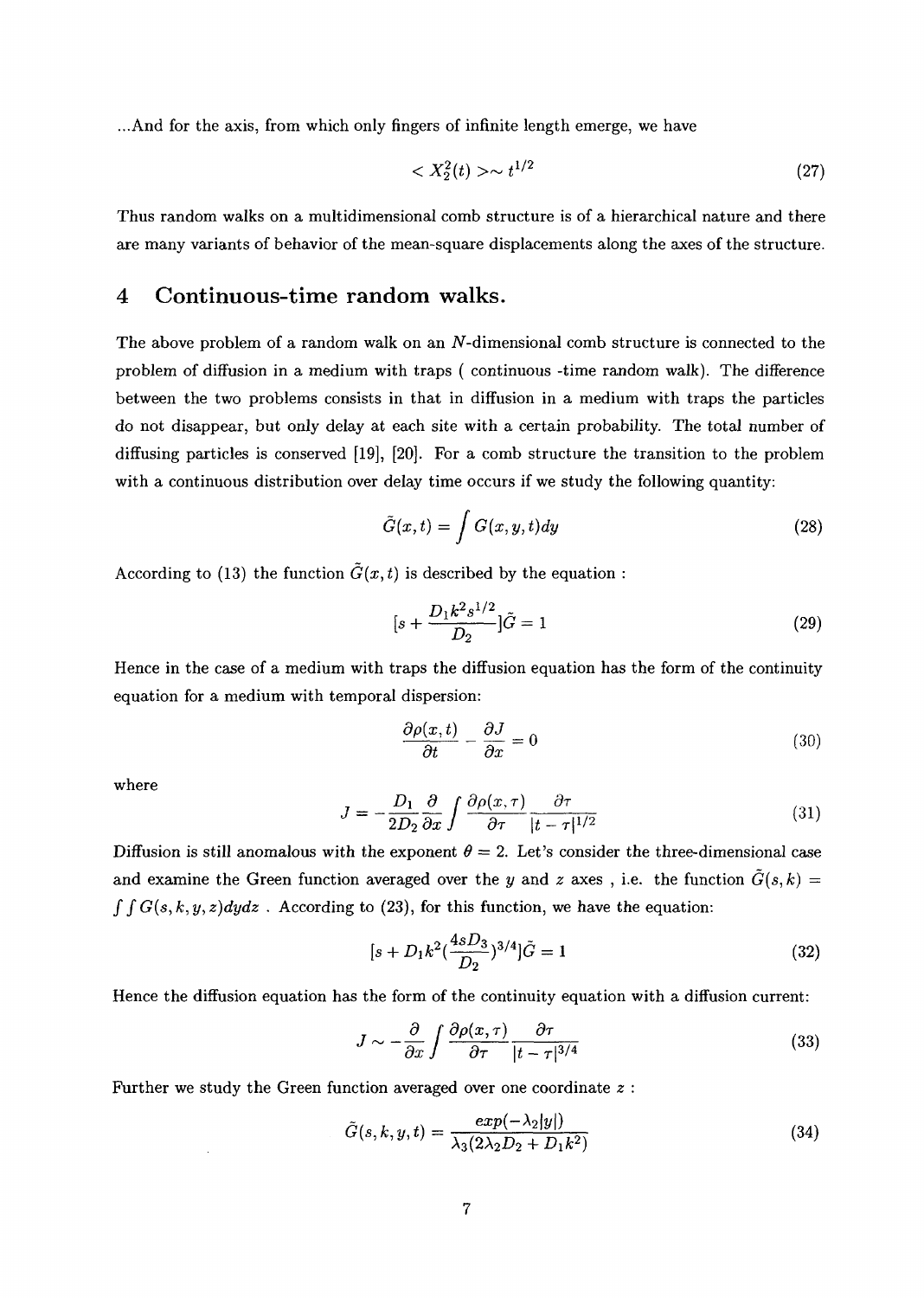Accordingly, the motion along the axis  $y = 0$  is described by the equation:

$$
[s^{3/4} + ADk^2(s)^{1/2}]\tilde{G} = 0
$$
\n(35)

where  $A = const.$ 

The number of particles on the  $y = 0$  axis is not conserved because particles are also in the dead ends . As result of this the diffusion current contains a fractional temporal derivative of order 1/2. So in the N-dimensional case the equation for the function  $\tilde{G}_m$ , averaged over the m coordinates has the form:

$$
[s^{\beta} + s^{\nu}k^2]\tilde{G}_m(s,k) = 0
$$
\n(36)

where  $\beta = (N - m + 1)/4$  and  $\nu = (N - m - 1)/4$ 

# 5 Transition to usual diffusion at finite lengths of fingers.

Up to this point we have studied comb structures with infinitely long fingers. Transition to usual diffusion due to the finite length of fingers is studied below. The reflecting boundary conditions are used as boundary conditions :

$$
J(y = \pm L) = 0 \tag{37}
$$

Thus random walks on the comb structure with finite length of fingers is described by equation (6) and boundary conditions (37). The solution of the homogeneous equation (6) with boundary conditions (37) is well known:

$$
G_L(y,t) = \sum_{m=0}^{\infty} exp(-\frac{D_2 t (m\pi)^2}{L^2}) cos(\frac{m\pi y}{L})
$$
\n(38)

Thus, we receive the integral equation for concentration:

$$
\rho(x,y,t) = \int G_L(y-y',t-t')D_1\delta(y')\frac{\partial^2 \rho(x,y',t')}{\partial x^2}dy'dt'
$$
\n(39)

It has the most simple form in  $(s,k,y)$  - representation:

$$
\rho(k, y, s) = -\frac{D_1 k^2}{L} \sum_{0}^{\infty} \frac{\rho(k, o, s)}{s + (\frac{m\pi}{L})^2} \cos(m\pi y/L)
$$
\n(40)

At  $y = 0$  one obtains the closed equation for  $\rho(k,0,s)$ :

$$
\hat{K}(s,L)\rho(s,k) = -D_1k^2\rho(s,k)
$$
\n(41)

Here the operator  $\hat{K}$  is equal:

$$
\hat{K}^{-1}(s,L) = \frac{1}{sL} + \frac{cth[L\sqrt{sD_2}]}{2\sqrt{sD_2}}
$$
\n(42)

Here  $cotan(x)$  is the hyperbolic function. At infinite length of fingers one obtains the result (18), obtained above:

$$
\hat{K}(\infty, L) = 2\sqrt{sD_2} \tag{43}
$$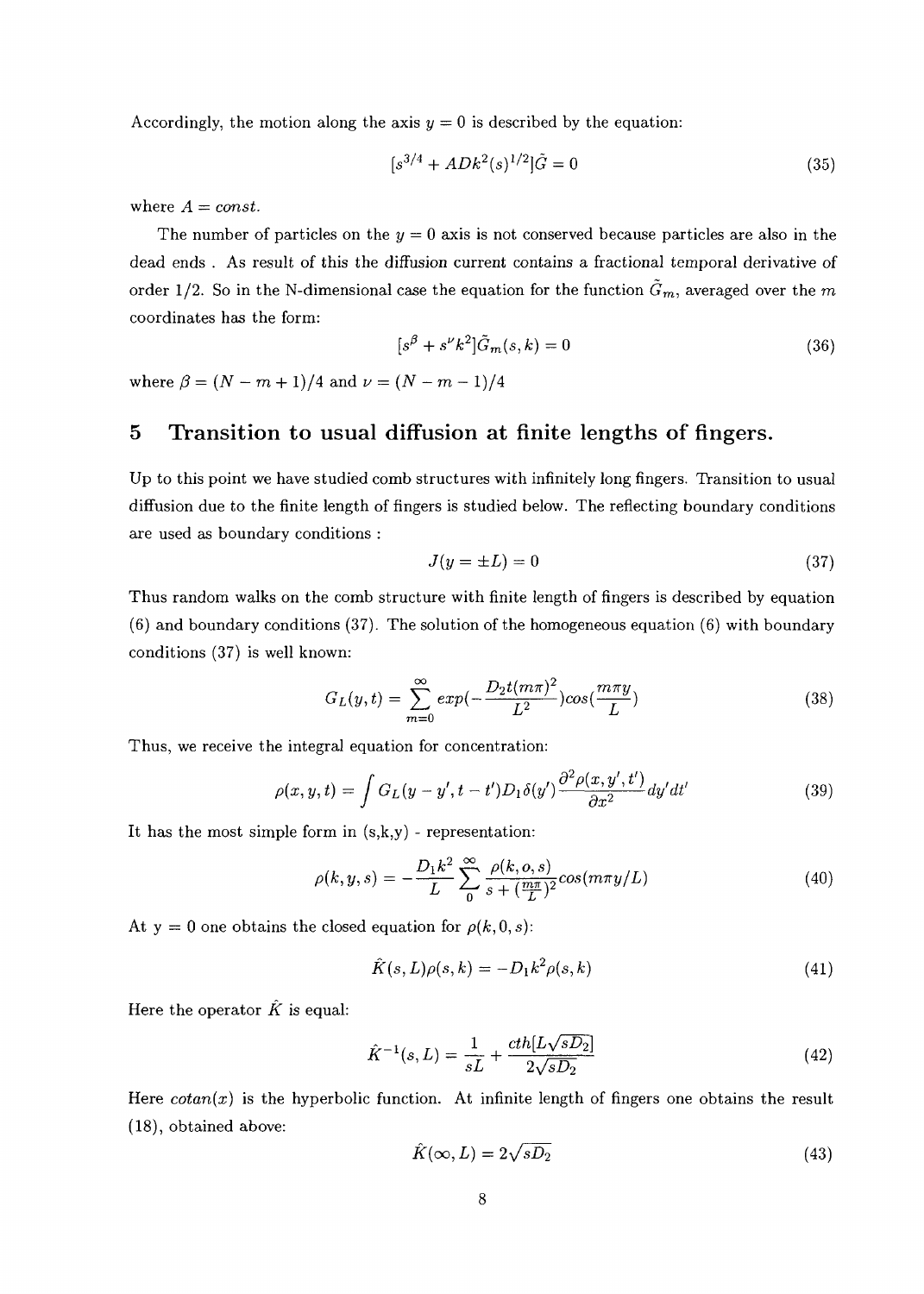On asymptotic large times we obtain the usual diffusion equation with a diffusion coefficient, depending on the length of the fingers :

$$
[s + const \frac{D_1 k^2}{L}] \rho(s, k) = 0 \tag{44}
$$

The structure, which we studied before , had a finger of equal length *L.* Now we consider a case when N fingers have various lengths  $L_1, L_2, ... L_N$  and that this pattern repeats periodically. The distance between the sites on the structure's axis is a. To understand how a random walk on a such structure may be described we analyze the case of two lengths  $L_1$  and  $L_2$ . We write the second derivative with respect to the coordinate *x* in the finite-difference form and introduce the notations  $K_1 = K(s, L = L_1), K_2 = K(s, L = L_2)$  and also denote the particle concentration by  $F_1$  at the point on the axis to which a finger of length  $L_1$  is attached. ( $F_2$  is introduced in a similar way.) Then the following system of equations , describing the behavior of the particles on the axis may be written:

$$
K_1F_1(x) = \frac{D_1}{a^2}(F_2(x+a) + F_2(x-a) - 2F_1(x))
$$
  
\n
$$
K_2F_2(x) = \frac{D_1}{a^2}(F_1(x+a) + F_1(x-a) - 2F_2(x))
$$
\n(45)

or in the k-representation:

$$
(K_1 - 2D_1/a^2)F_1(k) + 2D_1/a^2 \cos(ka)F_2(k) = 0 \qquad (46)
$$

$$
(K_2 - 2D_1/a^2)F_2(k) + 2D_1/a^2 \cos(ka)F_1(k) = 0 \qquad (47)
$$

Setting the determinant of this equation to zero we can find the dispersion relationship between the parameters s and k or in other words, the analog of the diffusion equation in the  $(s, k)$ representation:

$$
T_1(s)T_2(s) - C^2 \cos^2(ka) = 0 \tag{48}
$$

where  $T(s) = K(s) - C$ , and  $C = 2D_1/a^2$ . From Eq.(48) with equal finger lengths and as  $a \to 0$ we obtain Eq. $(10)$  as expected.

Thus to describe random walks on *N* fingers of differing length we must set up a system of *N* equations. Such a system emerges because diffusion strongly depends on what finger ( and what length) are involved in the random walk of a particle. The above analysis suggests that in the case of a comb structure with N fingers, the determinant takes the form:

| $T_1$       | exp(ika)    | $\cdots$           | $\cdots$    | $exp(-ika)$ |
|-------------|-------------|--------------------|-------------|-------------|
| $exp(-ika)$ | T,          | exp(ika)           | $\cdots$    | .           |
|             | $exp(-ika)$ | $\scriptstyle T_3$ | exp(ika)    |             |
| ÷           |             |                    |             |             |
| exp(ika)    | $\cdots$    | $\cdots$           | $exp(-ika)$ | $T_N$       |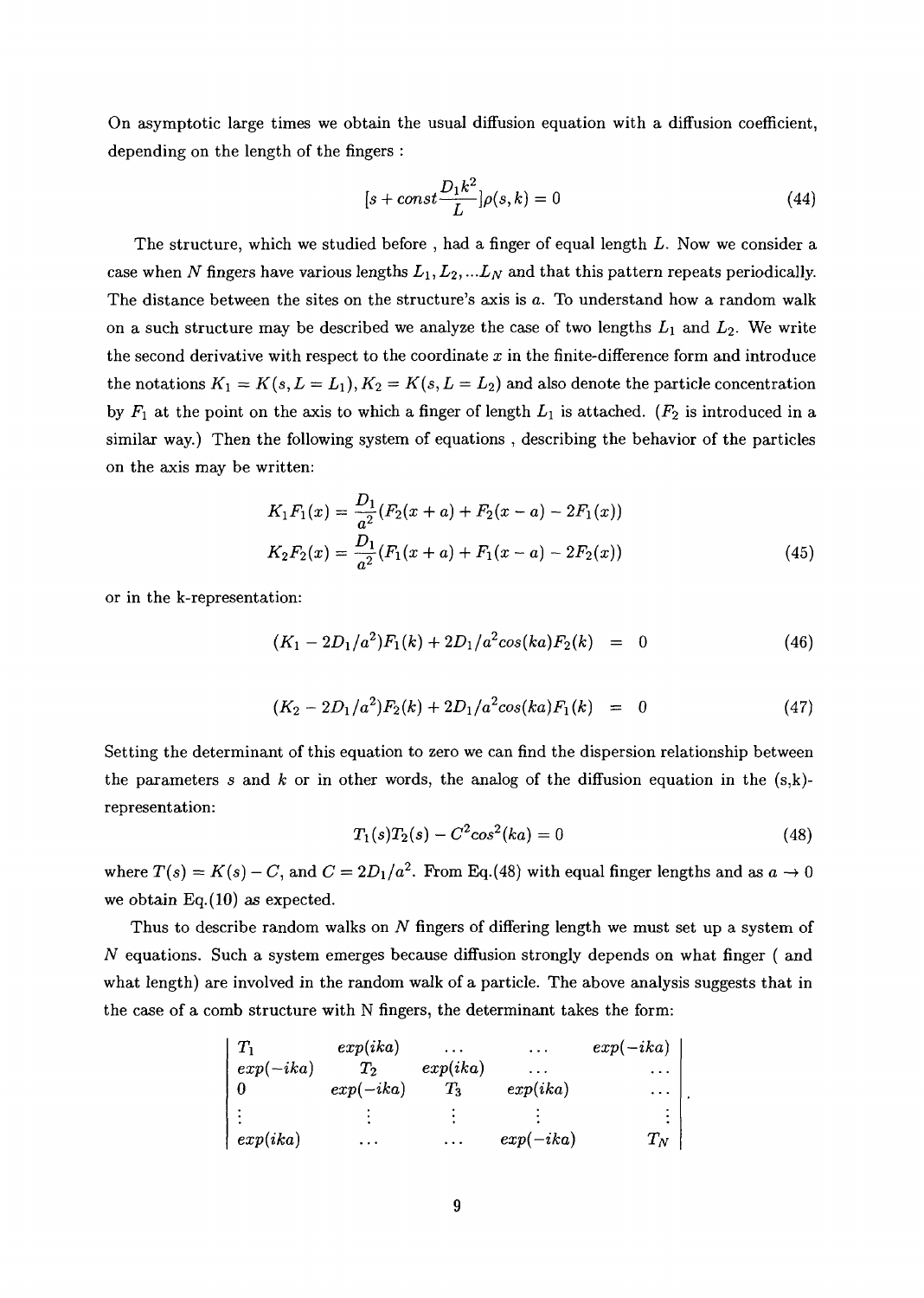Thus instead of the ordinary diffusion equation we have the N-channel diffusion equation or instead of a simple dispersion law  $s = Dk^2$ , valid for ordinary diffusion, we have the equation of N-th order. Moreover according to (42) the form of operator depends on the relation between the parameter *s* and the diffusion time  $t_i = D/L_i^2$  along the finger.

Let's analyze the solutions of N-channel equations by qualitative reasonings. Suppose that finger lengths differ substantially and consequently the hierarchy of times related to the diffusion along these fingers appears. Over short times the diffusion is anomalous and as time increases it is replaced by ordinary diffusion with a diffusion coefficient, depending on the length of the particular finger:

$$
\langle X^2(t) \rangle \sim t^{1/2}, \quad t \ll t_1 \ll \ldots \ll t_n \tag{49}
$$

$$
\langle X^2(t) \rangle \sim D_1 t / L_m, \qquad t_m \langle t \rangle \langle t \rangle \langle t_{m+1} \rangle \tag{50}
$$

### 6 Diffusion on random comb structure.

In this section the diffusion on the comb structure with a random distribution of fingers over lengths is studied. It is believed that this model better describes the random walks on percolation clusters. In accordance with the above results the concentration of diffusing particles is satisfied to equation (39) . So one represents the procedure of the averaging over a random distribution of fingers in the following form:

$$
\langle \rho(x,y,t) \rangle = \int G_L(y-y',t-t')D_1\delta(y') \frac{\partial^2 \rho(x,y',t')}{\partial x^2} dy'dydt' f(L)dL \tag{51}
$$

Here  $\langle \rho(x,t) \rangle$  is the averaged concentration,  $f(L)$  is the function of the distribution of fingers over the lengths. But to solve the considered problem and to find the solution of (51) it is necessary to make additional assumptions. The simplest of them are considered below.

### 6.1 "Consequent" way of averaging

Let's insert in (51) the average value of  $\langle G_L \rangle$  instead of the unknown exact Green function, which is the solution of  $(51)$ . This approach also supposes also that a diffusing particle passes through fingers in consequent way and that it diffuses along *i* finger before goes to next *i+1* finger. It is equivalent to the consequent connection of resistors in the conductivity problem, so let's call it the "consequent" averaging on configurations of finger lengths. Let's calculate the averaged Green function for some distributions at the "consequent" averaging over configurations.

A. Let's consider the Gauss distribution:

$$
f(l)=\frac{1}{l_0}exp(-\frac{l^2}{l_0^2})
$$

In this case the following expression for the average Green function, which is used in formula (51), is obtained:

$$
\langle G_L(\tau) \rangle = \frac{1}{L} l \sum_{m=0}^{\infty} \int exp(-D_2 \tau m^2 \pi^2 / L^2 - L^2 / L_0^2) dL / L_0
$$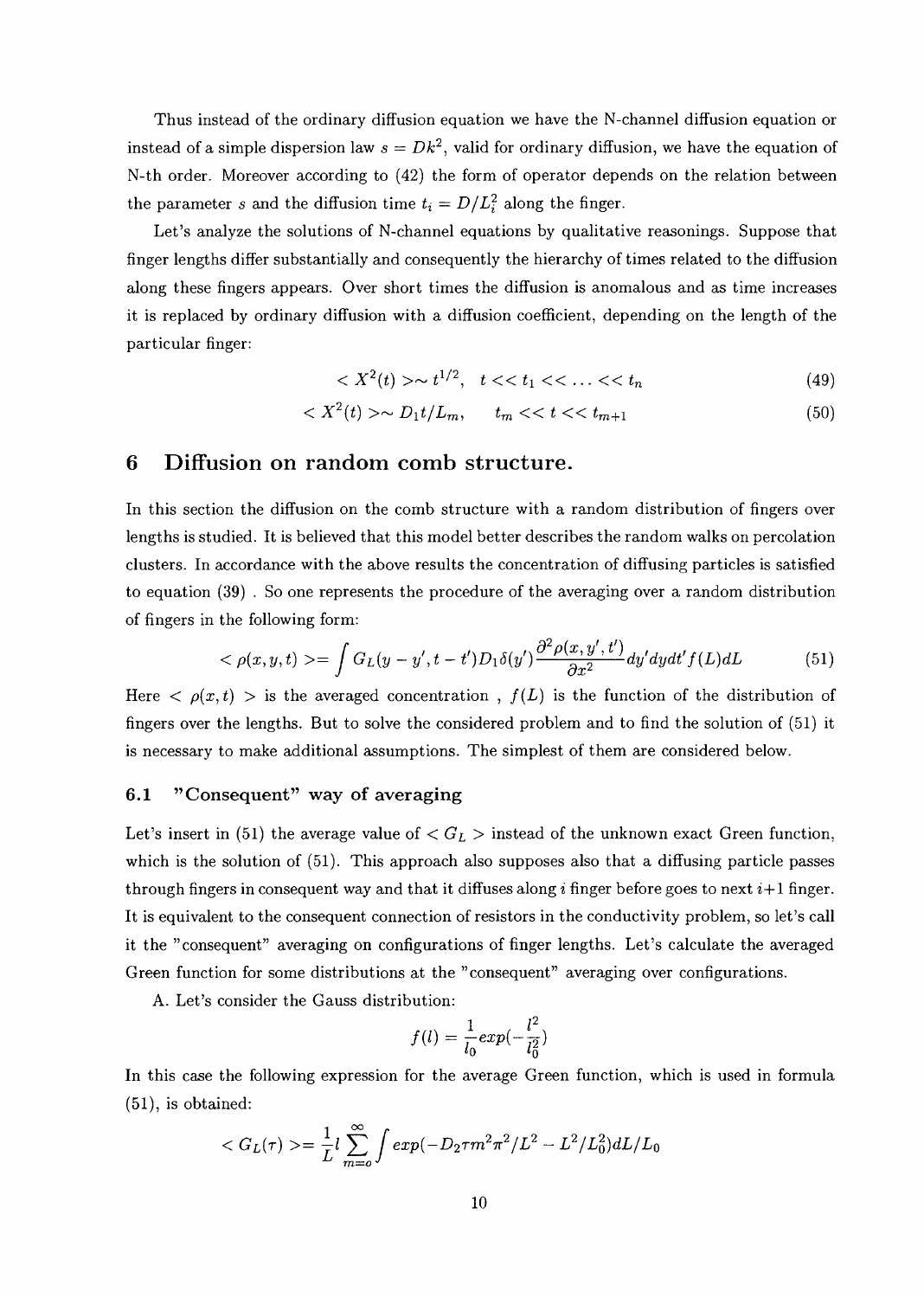$$
\sim \frac{1}{L_0} \sum_{m=0}^{\infty} \exp(-2\sqrt{D_2 \tau} \pi m/L_0) \sim [(1 - \exp(-2\pi \sqrt{D_2 \tau}/L_0)L_0]^{-1} \tag{52}
$$

Here the integral is calculated by the method of the fastest descent . From (52) it is easy to find the asymptotic behavior of the averaged Green function at different values of the parameter  $\tau = t - t'$ :

$$
G(\tau) \sim \begin{cases} (D_2 \tau)^{-1/2} & \text{if } \tau < < L_0^2/D_2 \\ 1/L_0 & \text{if } \tau > > L_0^2/D_2 \end{cases}
$$

Correspondingly, in the *s* -representation (Laplace -representation) one has:

$$
\langle G(s) \rangle = \int G(\tau) exp(s\tau) d\tau \sim \begin{cases} (sD_2)^{-1/2} & \text{if } s > D_2/L_0^2 \\ (sL_0)^{-1} & \text{if } s < D_2/L_0^2 \end{cases}
$$

From this formula and (51) it is easy to find asymptotic dependences of rms on times: anomalous on the small times and usual  $D_1t/L_0$  at big times.

B. Let's consider a power distribution of fingers over lengths:

$$
f(l) = Al^{-\gamma}, 1 < \gamma < 2
$$

In accordance with formula (51) we have:

$$
\langle G_L(\tau) \rangle = A \sum_{m=0}^{\infty} \int exp(-D_2 \tau (m\pi/L)^2 - (1+\gamma)lnL) dL
$$
  
 
$$
\sim \left(\sum_{m=1}^{\infty} (m^2 \tau D_2) / \pi^2\right)^{-\gamma/2} + 1)
$$
 (53)

In the Laplace s-representation one has

$$
\langle G(s) \rangle \sim (s^{-1} + Cs^{(\gamma - 2)/2}) \tag{54}
$$

Here C is a constant . So at small values of the parameter *s* (corresponding to big times) and at values  $\gamma$  < 2 one has the following asymptotic diffusion equation:

$$
[Cs^{(2-\gamma)/2} + D_1k^2]\rho(s,k) = 0
$$
\n(55)

Consequently rms is equal to

$$
\langle X^2(t) \rangle \sim t^{(2-\gamma)/2} \tag{56}
$$

Let's note that the value  $\gamma = 2$  is critical for the change of the diffusion character. The transition to a new anomalous diffusion dependence is caused by the infinity value of the average finger length at the values  $\gamma < 2$ :

$$
\langle L \rangle = \int l f(l) dl = \infty
$$

At the values  $\gamma > 2$  the average length is finite, so the diffusion has a usual character. Formally this transition occurred due to the member  $m = 0$  in the sum (53).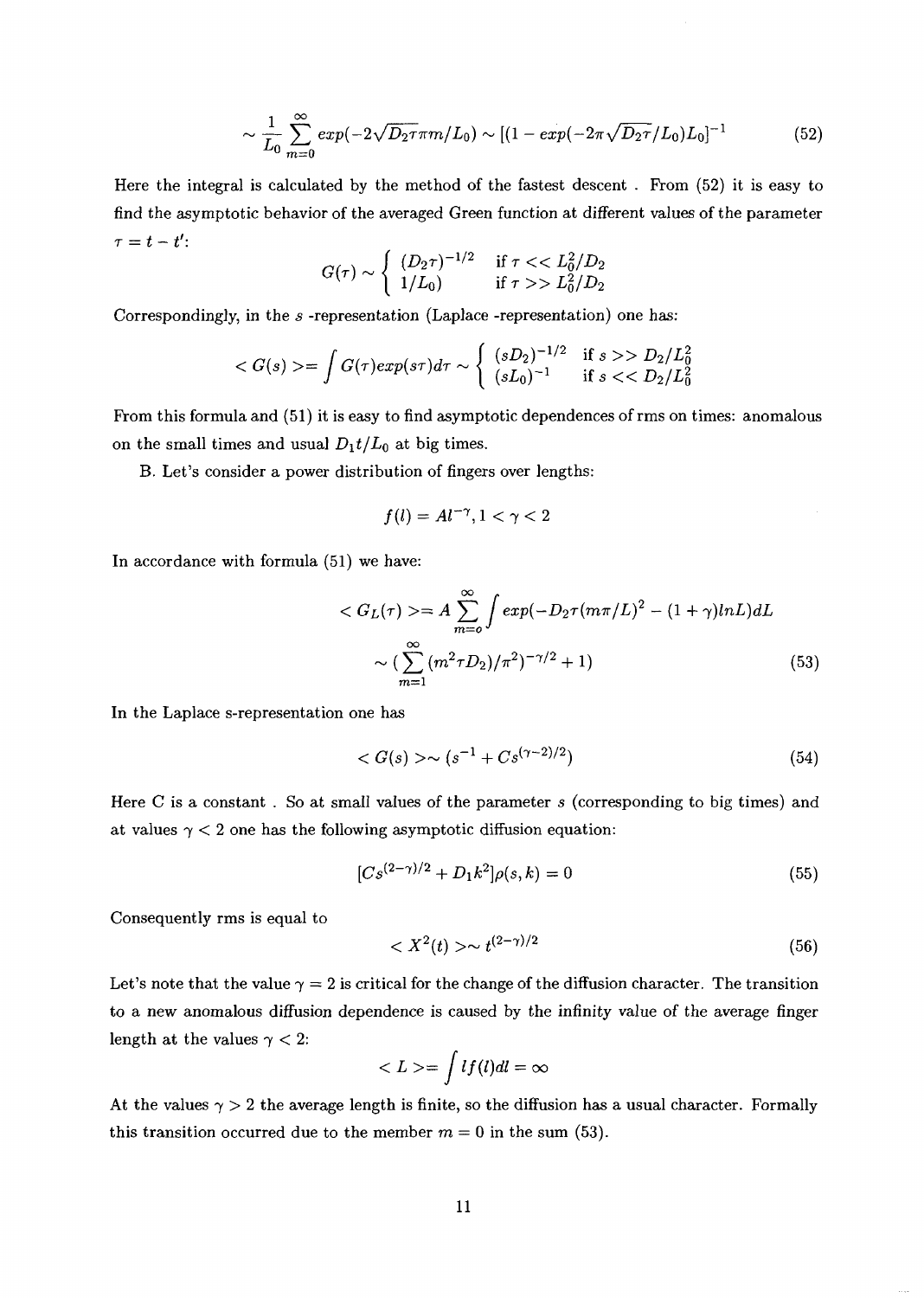As noted above this approach of the averaging corresponds to the consequent connection of resistors, so from the Einstein relation

$$
\sigma=q^2nD/kT
$$

one obtains the expression for the effective length :

$$
L_e = \langle l \rangle \tag{57}
$$

Here  $L_e$  is determined by the formula :  $D_e = D_1/L_e$ . For a case of power distribution over lengths  $L_e = \infty$  and as a result of this a new power anomalous diffusion behavior appears.

### **6.2 "Parallel" way of averaging.**

Further consider the assembly of comb structures,which have fixed finger length, and suppose that the probability of the structure with fixed length *I* is described by the same distribution function over finger lengths. This approach corresponds to the parallel connection of resistors. In this case according to (41) one has the Green function for the problem with fixed length of finger:

$$
G_l(s,k) = \int_0^\infty exp(-D_1k^2\tau - \hat{K}(s,l)\tau)d\tau
$$
\n(58)

The averaging over finger lengths is very simple in this case:

$$
\langle G(x,t) \rangle = \int G_l(x,t)f(l)dl =
$$

$$
\int \int exp[-\frac{x^2}{4D_1\tau} - \frac{\sqrt{sD_2\tau} + st}{D_2/2sl + cth(\sqrt{s/D_2}l}]d\tau ds f(l)dl
$$
(59)

A. One can easily find arbitrary moments of the average Green function with Gauss distribution function. After necessary calculations one has that the rms depends in an anomalous way at small times and in usual way at big times:

$$
\langle X^2(t) \rangle \sim \begin{cases} (D_1(t/D_2)^{1/2} & \text{if } t < L_0^2/D_2\\ (D1t/D_0)^{-1} & \text{if } t > L_0^2/D_2 \end{cases}
$$

B. Let's calculate the average Green function for a case of the power distribution:

$$
\langle G(x,t) \rangle = \int G_l(x,t)f(l)dl =
$$
  

$$
\int \int exp[-\frac{x^2}{4D_1\tau} - \frac{\sqrt{sD_2\tau} + st}{D_2/2sl + cth(\sqrt{s/D_2}l}]f(l)dld\tau ds/\sqrt{\pi D_1\tau}
$$
 (60)

Note that the Green function  $\langle G \rangle$  is not normalized for a unit, namely:

$$
\langle G(x,t) \rangle \sim t^{-\gamma/2} \tag{61}
$$

From (60) and (61) ones calculates rms along structure axis:

$$
\langle x^2(t) \rangle = \langle x^2 G(x, t) \rangle / \langle G(x, t) \rangle \sim D_1 \frac{t}{D_2} \tag{62}
$$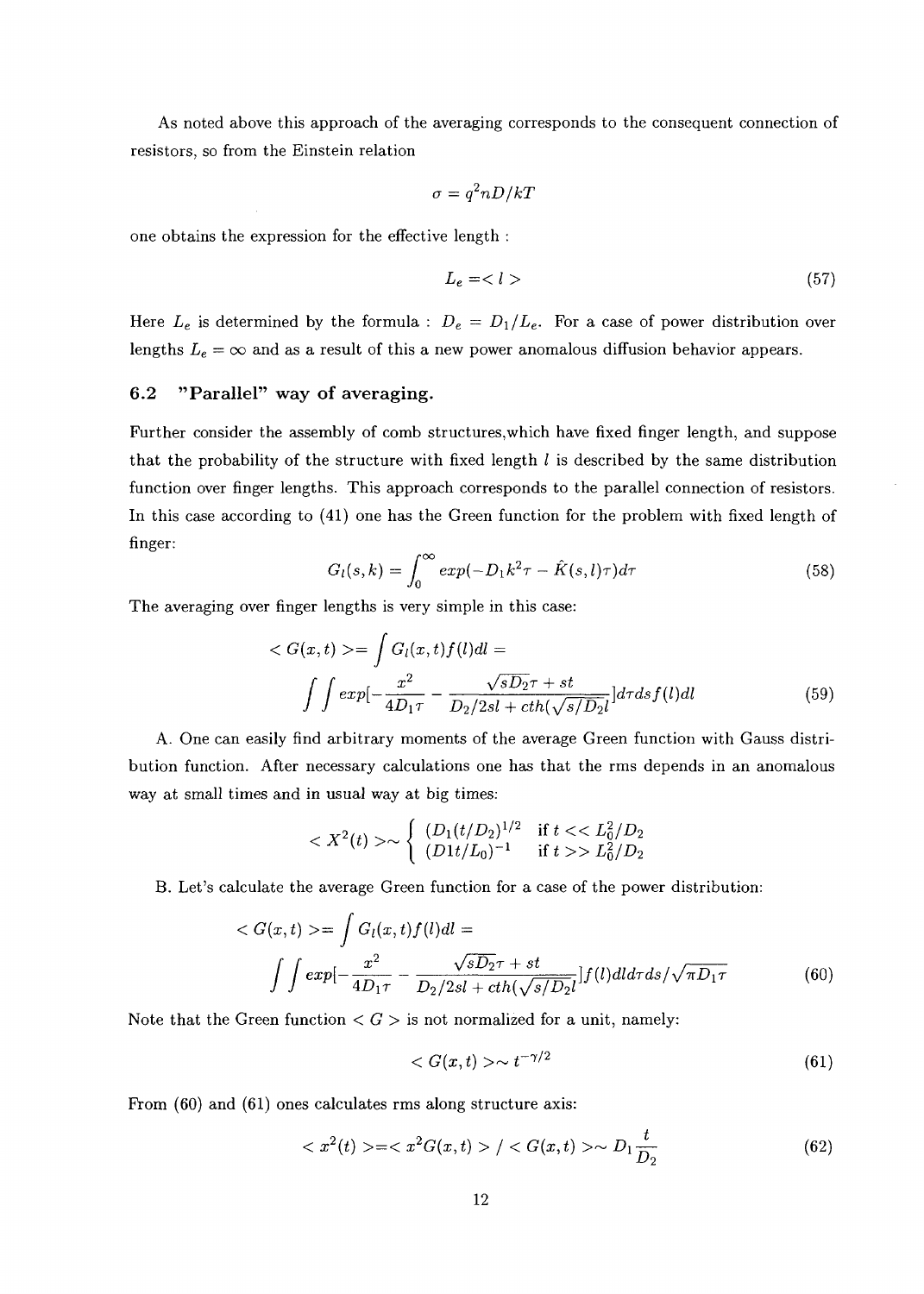Note that at this averaging the diffusion on random comb structure has the same index  $\theta = 2$ , as in the case of comb structure with infinite length of fingers. It is connected of that the effective length at "parallel" averaging is determined by the relation:

$$
L_e=<\frac{1}{l}>^{-1}
$$

and has a finite value for power distribution also.

In the general case effective length must has value, which is limited by these values:

$$
<\frac{1}{l}>^{-1}\leq L_e\leq
$$

# *7* Microscopic description of diffusion on the random comb model: effective medium approximation.

Below we use the microscopic approach to study random walks on comb structure, developed in [12]. They are characterized by two types of functions: first  $g(x_i, x', t)$  is the probability density to reach the point X on the structure axis after time t , if it was in the point *X'* at the moment  $t = 0$ . The set of probability density  $\phi_i(y, t)$  to find a particle at the *i* fingers at the moment *t* belong to the second type [12],[13]. For convenience let's use the Laplace images of the functions. The function g is described by the equation for  $x = ai$ ,  $i = 0, \pm 1, \pm 2, \ldots, a$  is a distance between fingers:

$$
sg = D\frac{\partial^2 g}{\partial x^2} + \delta(x - x')
$$
\n(63)

and the function  $\varphi$  is described by the equation:

$$
s\varphi = D\frac{\partial^2 \varphi}{\partial y^2} \tag{64}
$$

with reflecting boundary conditions :

$$
\frac{\partial \varphi}{\partial y} = 0 \tag{65}
$$

In the points of the backbone, in which fingers connect to it, the continuity conditions have a form:

$$
\varphi(s, o) = g(s, x_i, x'),\tag{66}
$$

$$
J_i|_{y=0} = j|_{x=x_i-0} - j|_{x-x_i+0}
$$
\n(67)

where

$$
J_i = -D\frac{\partial \varphi_i}{\partial y}, j_i = -D\frac{\partial g}{\partial x}
$$

The solution of (64) with the reflecting conditions (65) has the form:

$$
\varphi(s, o) = g(s, x_i, x')[ch(y\sqrt{\frac{s}{D}}) - sh(y\sqrt{\frac{s}{D}})th(l_i\sqrt{\frac{s}{D}})]
$$
\n(68)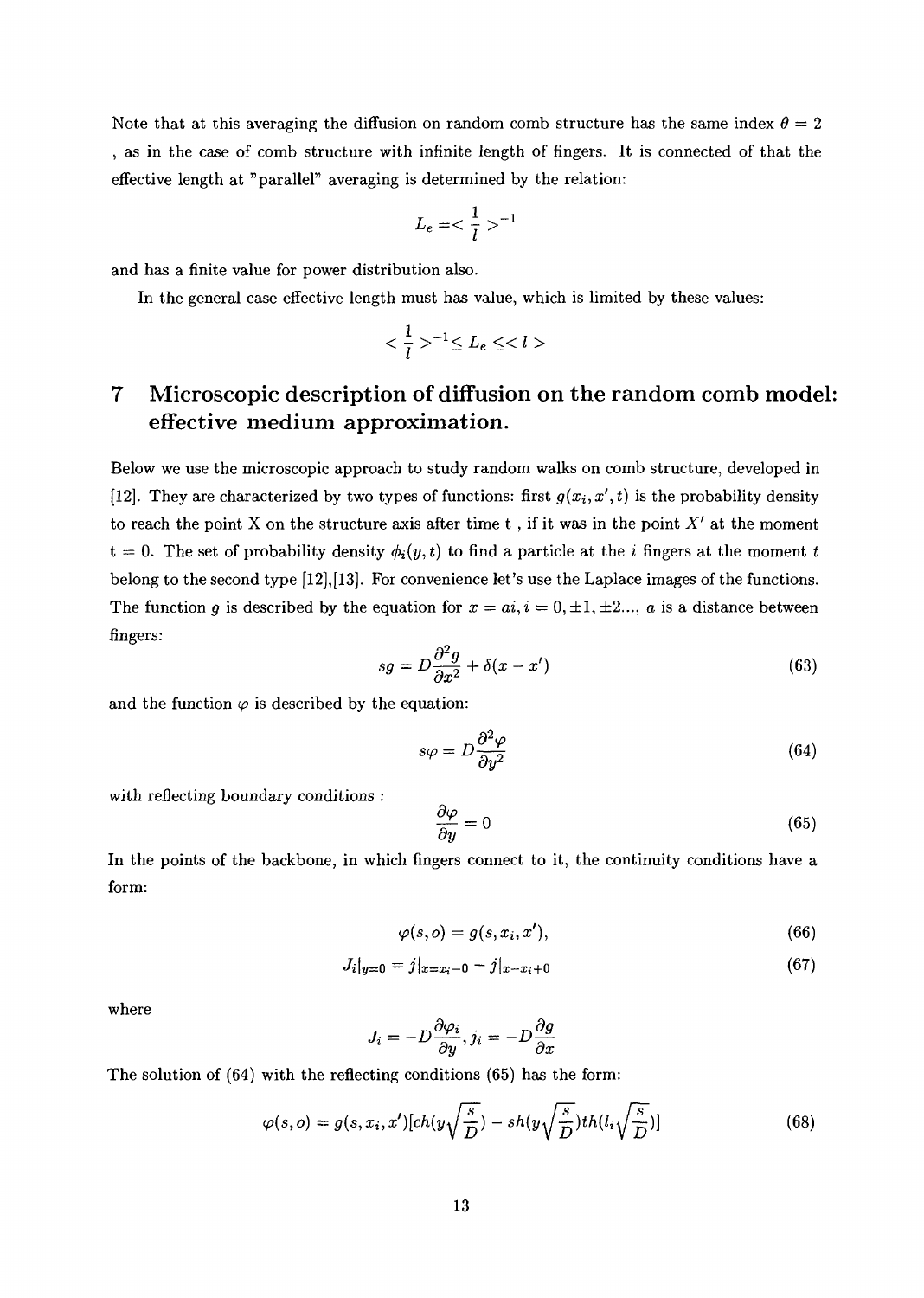So one can write the boundary conditions as follows :

$$
\varphi(s, o) = g(s, x_i, x'),\tag{69}
$$

$$
j|_{x=x_i-0} - j|_{x=x_i+0} = -D\frac{\partial \varphi_i}{\partial y} = \sqrt{sD}th(l_i\sqrt{\frac{s}{D}})g(s, x_i, x)
$$
\n(70)

This relation shows that the equation for the function  $g(s, x_i, x)$  may be continued over an axis of the comb structure, if one uses the  $\delta$  - like functions with the power  $\sqrt{(sD)th(l_i\sqrt{\frac{s}{D}})}$ , introduced at the points  $x_i$ . Consequently, one can write the diffusion equation in the form:

$$
\hat{T}g = D\frac{\partial^2 g}{\partial x^2} + \delta(x - x')\tag{71}
$$

where the evolution operator  $\hat{T}$  is equal to :

$$
\hat{T} = s + \sqrt{sD} \sum_{i=-N}^{N} th(l_i \sqrt{\frac{s}{D}}) \delta(x - x_i)
$$
\n(72)

Further simplification consists of the substitution of the evolution operator for an average mean- $\text{ing} < T$  > :

$$
\langle \hat{T} \rangle = s + \sqrt{sD} \lim_{N \to \infty} \frac{\sum_{i=-N}^{N} th(l_i \sqrt{\frac{s}{D}})}{2aN} \tag{73}
$$

It corresponds to another form of the effective medium approximation (EMA), different from that described above. At the fixed length of the fingers it is easy to obtain :

$$
\langle \hat{T} \rangle = s + \sqrt{s} D \frac{th(L\sqrt{\frac{s}{D}})}{a} \tag{74}
$$

One can see that this expression essentially differs from exact solution of this problem - see (42). Nevertheless it correctly describes an asymptotic diffusion behavior . So we have an anomalous diffusion at small times  $\frac{D}{L^2}\gg s\gg \frac{D}{a^2}$  and usual at big times :

$$
\langle X^2(t) \rangle \sim Dt \frac{a}{L} \tag{75}
$$

For a case of the power distribution of fingers one obtains:

$$
\langle T \rangle = s + \sqrt{sD} \int_{a}^{\infty} th(l \sqrt{\frac{s}{D}}) f(l) \partial l \sim s + const(\frac{s}{D})^{\gamma/2}
$$
 (76)

Correspondingly we obtain the new anomalous diffusion behavior :

$$
\langle X^2(t) \rangle \sim \langle t \rangle^{\frac{\gamma}{2}} \tag{77}
$$

### 8 Drift on the comb structure model.

The appearance of the electrical field leads to an anisotropy of random walks. In weak fields the anisotropy parameter  $\alpha(E)$  << 1 is small and is proportional to a field. Accordingly the field current equals:  $J = n\mu E$ . In the comb structure the mobility tensor is analogous to the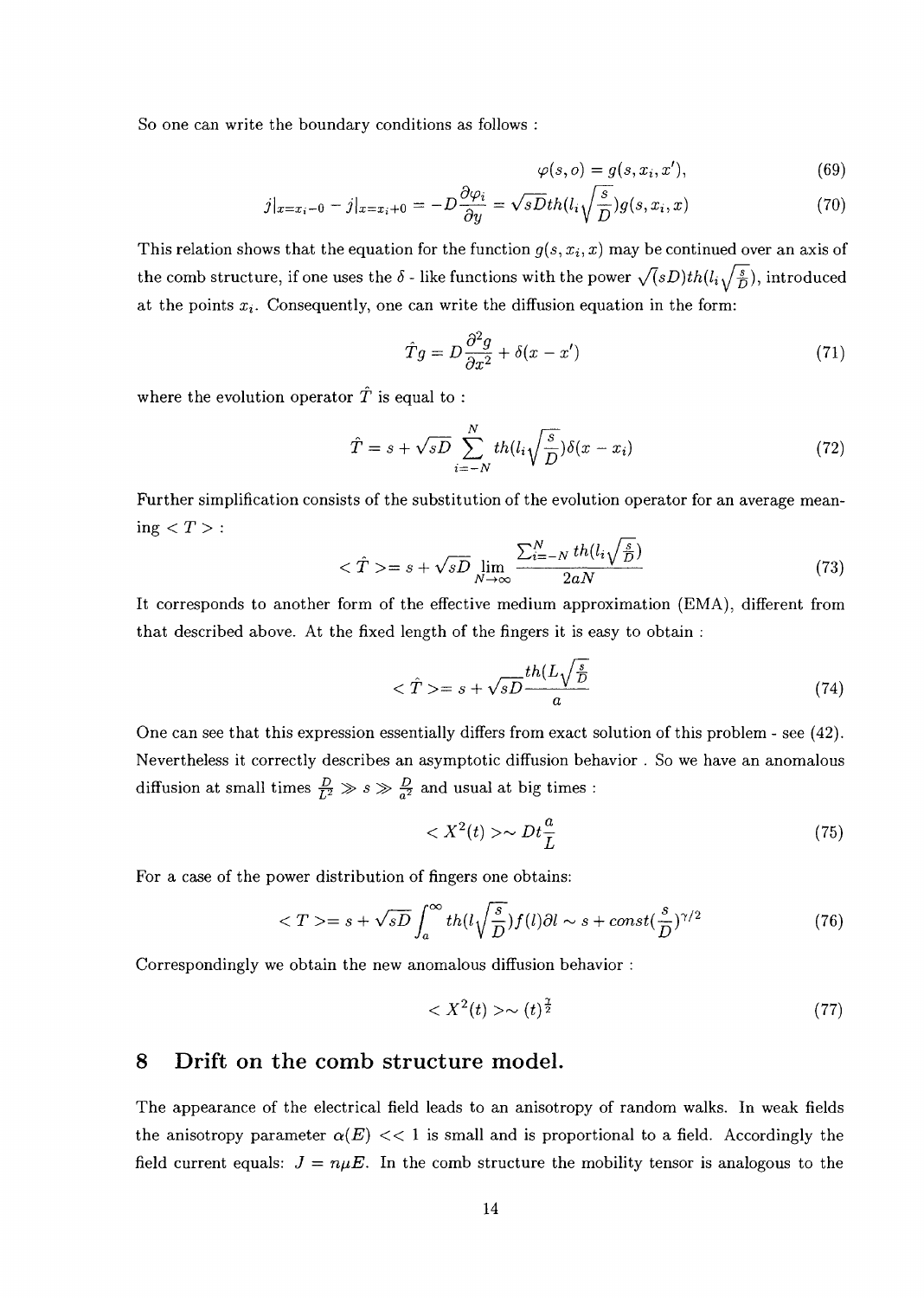diffusion coefficient. The equation for the diffusion on comb structure and in an electrical field has the following form:

$$
\left[\frac{\partial}{\partial t} - \delta(y)(D_1 \frac{\partial^2 \rho}{\partial x^2} + \mu_1 \frac{\partial^2}{\partial y^2}) - (D_2 \frac{\partial^2}{\partial y^2} \mu_2 \frac{\partial^2}{\partial y^2})\right] \rho(x, y, t; E) = 0 \tag{78}
$$

Let's assume that the field is directed only along an axis of structure  $\vec{E} = E(1,0,0)$ . Accordingly, the Green function in mixed  $(s, k, y)$  -representation is equal to:

$$
G(s,k,y;E) = \frac{exp(-\sqrt{s/D_2}|y|)}{2\sqrt{sD_2} + D_1k^2 + ik\mu_1E}
$$
\n(79)

After Fourier transformations , we obtain :

$$
G(x, y, t) = \int_0^\infty \frac{\exp(-\frac{(x - \mu_1 E \tau)^2}{4D_1 \tau} - \frac{-D_2(\tau + |y|)^2}{4t})}{\sqrt{2\pi t^3}} \tag{80}
$$

Let's find the first moment of the Green function in a field

$$
\langle X(t) \rangle = \mu_1 E \sqrt{\pi t/2} \tag{81}
$$

Let's emphasize that the response to a constant electrical field appears as a time-dependent one. Namely, the velocity decreases with time according to the power way:

$$
\langle V \rangle = \mu_1 E \sqrt{\pi/2t} \tag{82}
$$

This result means that in the anomalous diffusion problem with drift it is impossible to find such an inertial system of the coordinates, which is moved with constant speed and in which the diffusion remained only as in the usual diffusion case.

Let's consider also the influence of an electrical field on a returning probability. In the usual diffusion case the drift leads to the exponential reduction of it:

$$
G(o,t;E) = \frac{exp(-(\mu E)^2 t)}{\sqrt{\pi t}}\tag{83}
$$

In our case it is easy to see that for large time values there is only power reduction of the probability:

$$
G(o, t; E) \sim ((\mu E)^2 t)^{3/4}
$$
\n(84)

This result can be easily understood. The electrical field acts on particles only when they are on a structure axis. But most of the time a particle remains on the fingers, outside the axis, so a more slightly power dependence is obtained.

# 9 Levy flight diffusion.

As it was discussed above another microscopical model with anomalous diffusion is a model with Levy flight diffusion. A feature of the Levy flight diffusion is that in each step a particle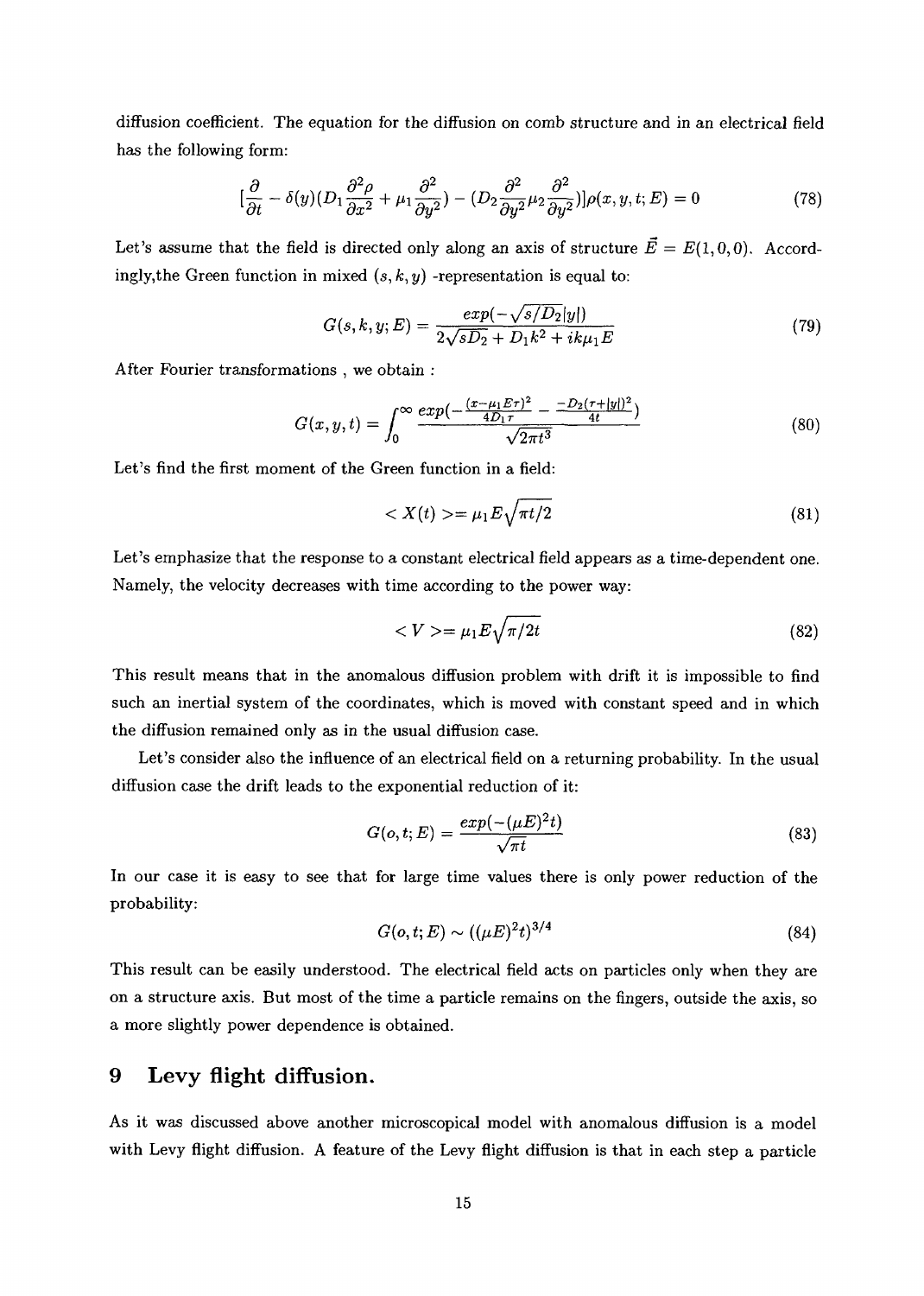may move for an arbitrarily large distance, so that the root-mean-square displacement per unit time appears to be infinite [14]. Numerical simulation of diffusion via Levy hops shows that the points visited by a diffusing particle form spatially well-separated clusters. From more in-depth consideration one can see that each cluster consists of a set of clusters, so that a structure of self-similar clusters appears [15]. So one can say that Levy diffusion is a random walk among self-similar clusters.

The probability distribution function in the Fourier representation has the form:

$$
P(k,t) \propto e^{-A|k|^\mu t} \tag{85}
$$

where A and  $\mu$  are positive magnitudes,  $1 < \mu < 2$ . Such stable distributions are called Levy distributions. A more detailed discussion of Levy hops is given in [21].

The study of Levy diffusion is of interest as a microscopical model with unusual diffusion, but also in connection with some possible applications, for example , to the hopping conductivity problem in inhomogeneous medium [22].

#### **9.1 Discrete distribution of Levy random walks.**

Let us consider a one-dimensional discrete analog of a Levy flight [14]. Let the probability, that a particle occupies the *l*-th site after *n* steps, be  $P_n(l)$  and let  $f(l)$  be the probability distributions of hops over lengths. So the master equation for complex diffusion has the form:

$$
P_{n+1}(l) = \sum_{m=-\infty}^{\infty} f(l-m) P_n(m)
$$
\n(86)

To simulate a Levy flight the following function is used for  $f(l)$ :

$$
f(l) = \sum_{n=0}^{\infty} a^{-n} (\delta_{l,-b^n} + \delta_{l,b^n})
$$
\n(87)

where  $\delta_{n,m}$  is the Kronecker delta and a and b are the parameters of the Levy flight. Then after Fourier transformation the structure function for such a random walk is equal to:

$$
\lambda = \int f(l)exp(ikl)dl = \sum_{n=0}^{\infty} a^{-n} \cos(kb^n)
$$
\n(88)

Note that the structure function  $\lambda(k)$  satisfies the functional equation:

$$
\lambda(k) = a\lambda(kb) + \cos(k) \tag{89}
$$

Hence at  $k \to 0$  the structure function is a power law function with exponent  $\mu = ln(a)/ln(b)$ . One can establish the non-analytic power-law behavior at  $k \to 0$  by means of a Mellin transformation, or with the help of Poisson formulae for set summation . For details see [14].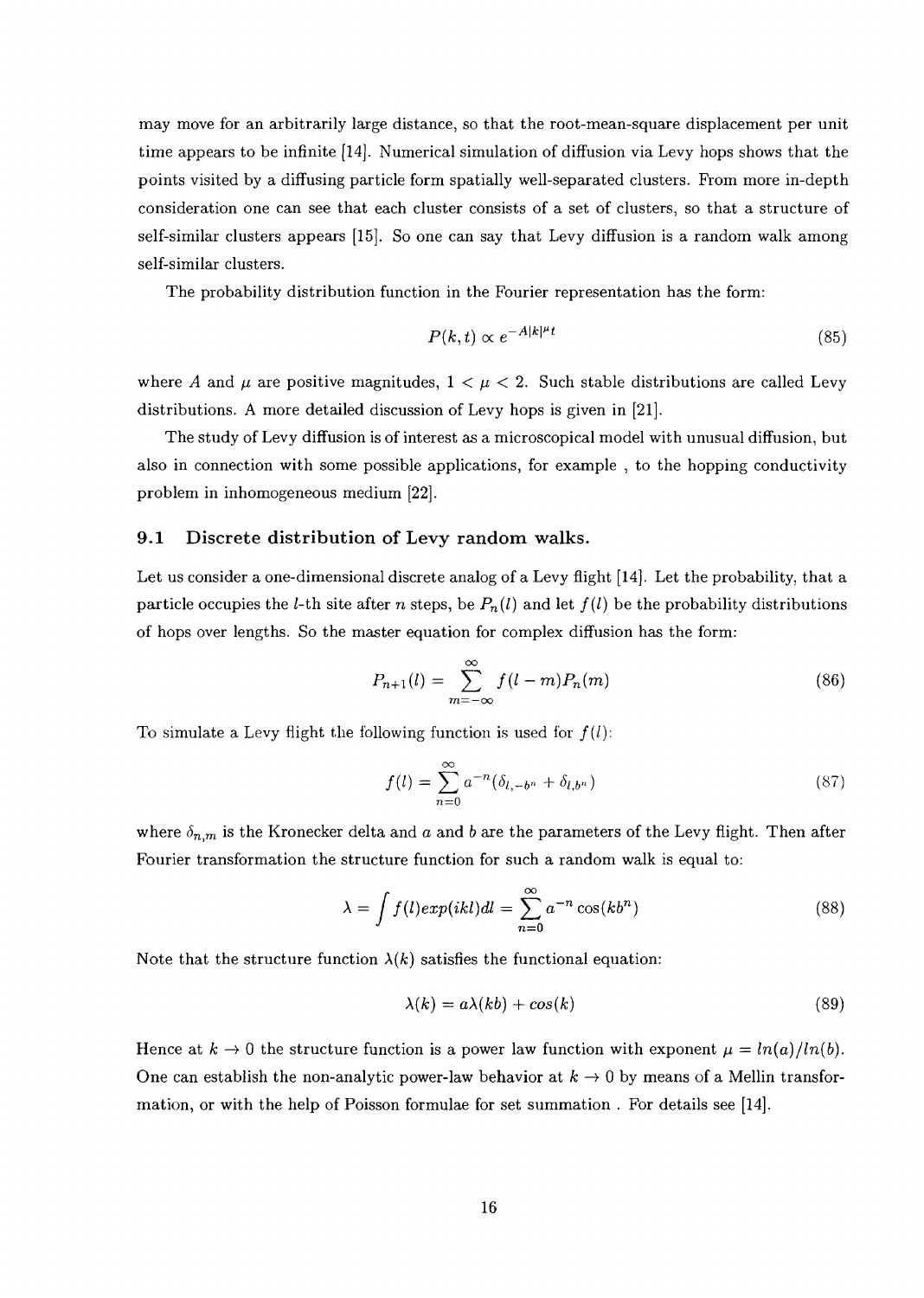#### **9.2 Transition from ordinary diffusion to Levy diffusion.**

In this section , in addition to Levy hops we allow for ordinary diffusion. The simplest way to do this is to introduce a finite hop length  $\xi$  at each step. So we obtain a random walk in which ordinary diffusion alternates with Levy hops. However, due to the super-linear time dependence of the rms displacement for Levy diffusion, on small scales (times) the main contribution to the random walk is provided by ordinary diffusion, while at long times Levy hops contribute most to the random walks. Accordingly, the hop-length distribution function has the form:

$$
f(l) = \sum_{n=0}^{\infty} a^{-n} (\delta_{l,-(b^{n}+\xi)} + \delta_{l,(b^{n}+\xi)}
$$
(90)

Hence the structure function is :

$$
\lambda = \sum_{n=0}^{\infty} a^{-n} \cos(kb^n + k\xi)
$$
\n(91)

In the limit of small length  $(b \rightarrow 0)$  this formula turns into the expression corresponding to ordinary diffusion:

$$
\lim_{b \to 0} \lambda(k,\zeta) = \frac{a-1}{a} \cos(k\xi)
$$
\n(92)

# 10 Nonlinear relation between diffusion and conductivity.

#### **10.1 Einstein relation and its generalization.**

Below the particle drift or the relation between diffusion and conductivity is studied when there is Levy diffusion in the system. For the case of usual classical diffusion and linear response (Ohm's law) this problem was considered by A. Einstein and the well-known Einstein relation was obtained. However in the case of Levy hops a question about the existence of an Einstein relation arises. The problem is that the diffusion coefficient, defined in the usual way as  $D = \lim_{t \to \infty} \frac{x^2(t)}{t}$ , diverges in a Levy flight diffusion case.

Consequently, there are two possibilities: Either the particle mobility tends to infinity, which is nonsense from a physical point of view, or the Einstein relation is broken. Below it will be shown that instead of the Einstein relation a new nonlinear relation between mobility and diffusion coefficient appears.

Let us recall the well-known Einstein arguments. Let there be in the system the diffusion  $J_d = -D\nabla n$  and the field  $J_f = \mu E n$  currents. In the equilibrium the diffusion current  $J_d$  is compensated by the field current  $J_f$ , and the distribution function must have Boltzmann's form:

$$
J_d + J_f = 0, \ N_{eq} \propto e^{-U/kT} \tag{93}
$$

where *U* is the potential energy, *T* is temperature, and *k* is Boltzmann's constant.

Before applying analogous arguments to Levy flights consider the assumptions used in deriving the Einstein relation. There are the three following assumptions: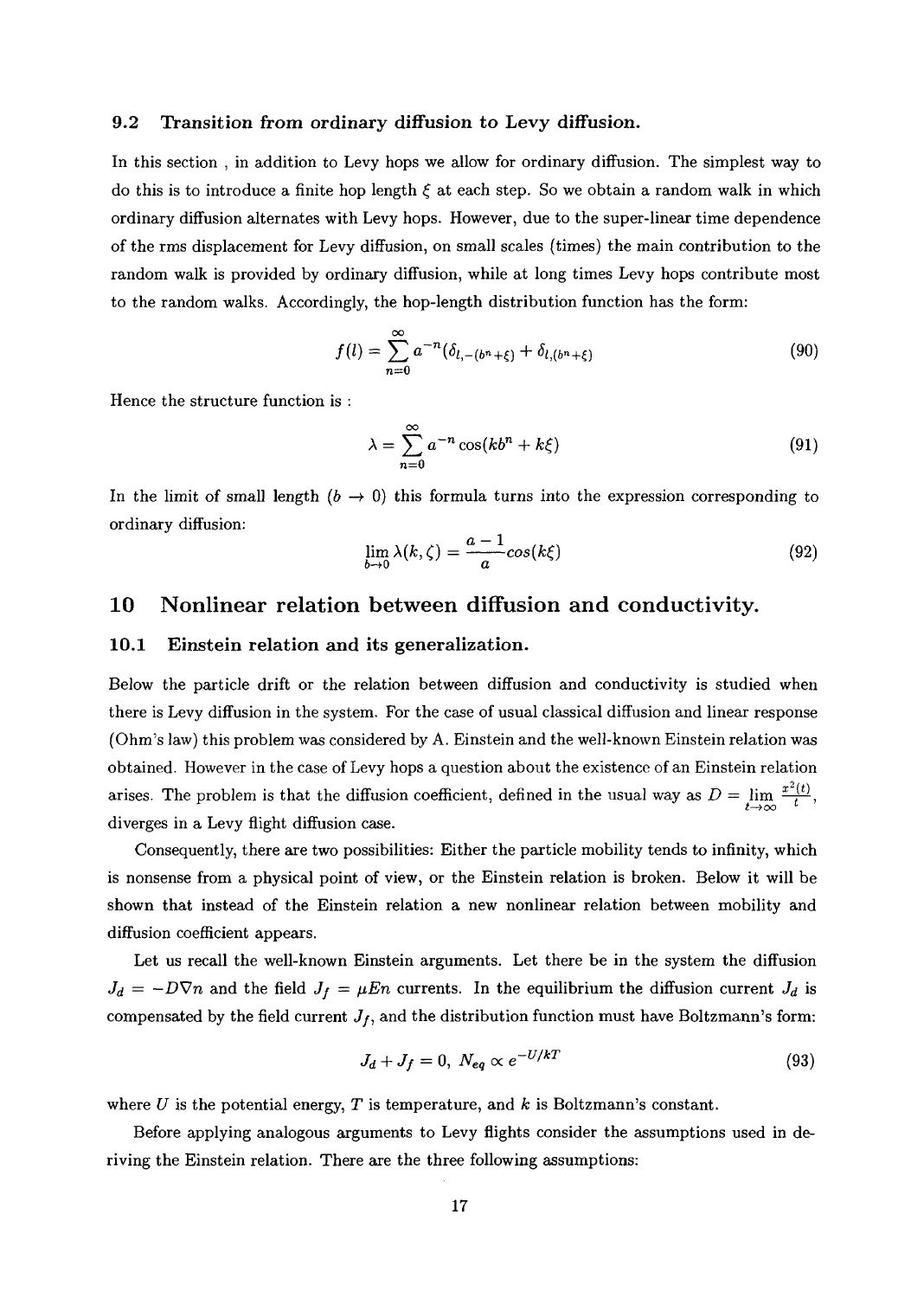i) the Boltzmann's statistics

- ii) the expression for the diffusion current in the usual classical form
- iii) the linear Ohm's law

Let us try to understand which of these assumptions need to be modified. Firstly, the assumption about Boltzmann's statistics is not essential, since its type is determined by the statistical properties of the system, and we will retain it. Secondly, the diffusion current has a different form and we write it in a general operator form:

$$
J_d = -\hat{K}n = -iA\vec{k}|k|^{\mu-2}n\tag{94}
$$

And finally we write the field current as  $J_f = nV$ , where V is the drift velocity.

By taking a definition for the derivative of the fractional order in the form of the set [23], one can get a general formula for the drift velocity:

$$
\vec{V} = e^{U/kT} \lim_{\epsilon \to 0} (\Delta^2 + \epsilon)^{(\mu - 2)/4} \nabla \exp(-\frac{U}{kT})
$$
\n(95)

where  $\triangle$  is the Laplace operator.

In a homogeneous electrical field  $U = -qEr$  we recover that the drift velocity depends on the electric field in a nonlinear way:

$$
V = Aq \vec{E} \frac{|q \vec{E}|^{\mu - 2}}{(kT)^{\mu - 1}} \tag{96}
$$

It should be emphasized that this nonlinearity occurs in arbitrarily weak fields and is a consequence of the unusual character of diffusion. The power of nonlinearity is described by the critical index of the Levy hop diffusion.

This is a preliminary result, which we obtain below in an exact way.

# 11 Random walks of Levy and particle drift in the electric field.

Let us now introduce an anisotropy into the random walk on self-similar clusters. By virtue of the specific nature of Levy hops a particle can move in one hop over an arbitrary distance  $b<sup>n</sup>$ . For this reason a small anisotropy  $(1 + \alpha)$ , with  $\alpha = qEs/kT$ , when particles move on a small distance *s,* becomes exponentially large on large distances *b<sup>n</sup> .* Since at each step a diffusing particle leaves a site, the sum of probabilities *W+* and W\_ of motions parallel and anti-parallel, respectively, to the field must be equal to 1:

$$
W_+ + W_- = 1
$$

Hence we get the expressions for probabilities of motion parallel and anti-parallel to the field:

$$
W_{\pm} = \frac{(1 \pm \alpha)^{b^n}}{(1 + \alpha)^{b^n} + (1 - \alpha)^{b^n}}
$$
(97)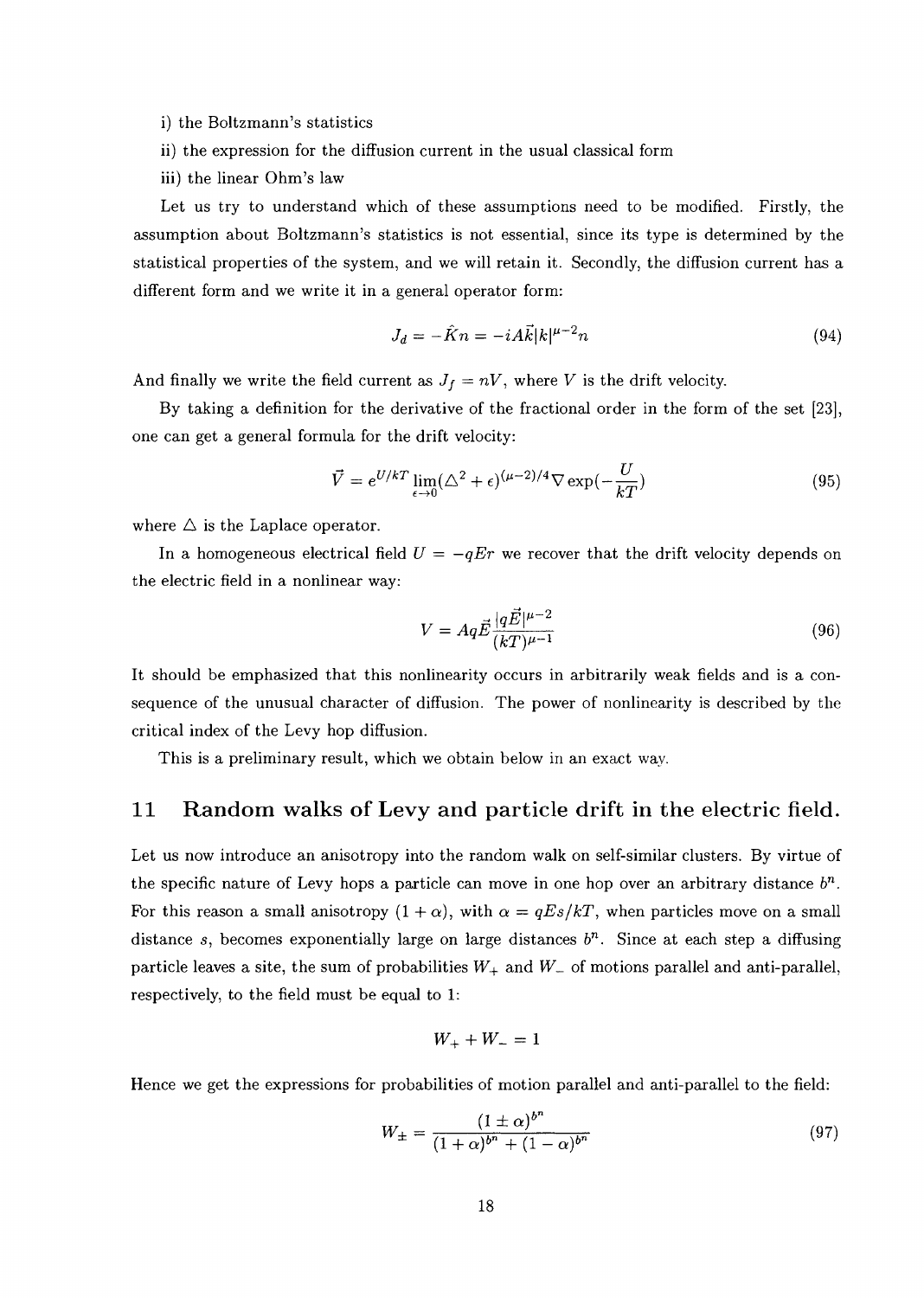Therefore, the structure function  $\lambda(k; E)$  in the case of diffusion via Levy hops in the electrical field equals:

$$
2\lambda(k;E) = \sum_{n=0}^{\infty} a^{-n} [\cos(kb^{n}) + i \sin(kb^{n}) (W_{+} - W_{-})]
$$
 (98)

As for usual diffusion the second term contains the drift velocity for small  $k \to 0$ :

$$
V = i \frac{\partial \lambda(k; E)}{\partial k} |_{k \to 0} = \sum_{n=0}^{\infty} (\frac{b}{a})^n * (W_+ + W_-) \approx \sum_{n=0}^{\infty} (\frac{b}{a})^n \tanh(\alpha b^n)
$$
(99)

where  $tanh(x)$  is the hyperbolic tangent.

Using the Poisson formula we obtain after some calculations the formula for the velocity:

$$
V(E) = \alpha/2 + \alpha^{\mu-1} \left[ \sum_{m=-\infty}^{\infty} \int_{1}^{\infty} \tanh(z) z^{-\gamma_m} dz + \int_{0}^{\alpha} \tanh(z) z^{-\gamma_m} dz \right]
$$
 (100)

where the exponent is equal to:

$$
\gamma_m = \mu + 2\pi i m / \ln b.
$$

It is easy to see that for weak fields the second term in brackets is less than the first term. Thus, in arbitrarily weak electric fields one can get the nonlinear field dependence of velocity (96).

### **11.1 Transitions from ordinary diffusion to Levy diffusion and from Ohm's law to nonlinear response.**

Anisotropy is introduced into these random walks using the method described above: we replace the hop length with the quantity  $b^n + \xi$ . Thus the structure function in an electric field and for finite hop length is:

$$
\lambda(k,\xi,\alpha) = \sum_{n=0}^{\infty} a^{-n} [\cos(kb^{n} + k\xi) + i \sin(kb^{n} + \xi)(W_{+} - W_{-})]
$$
(101)

And after calculations by Poisson's method we obtain the following results: in arbitrarily weak fields the velocity is nonlinear in the field, eq. (96), and crosses over to linear behavior in strong fields:

$$
V \simeq E\xi^{2-\mu}, \qquad qE\xi/kT \gg 1 \tag{102}
$$

Thus the particle velocity in an electric field has two asymptotic limits in accordance with two diffusing regimes: Levy hops and ordinary diffusion.

# 12 Numerical simulations.

Below the results of numerical simulations of diffusion via Levy hops are reported. Let's briefly explain the algorithm of simulations. Probabilities of left and right walks are determined as probabilities to have a random value from [0;0.5] and [0.5; 1] correspondingly. The anisotropy of random walks is simulated by decreasing the length of [0;0.5] for the quantity *W\_* in anti-parallel field and increasing  $[0.5;1]$  for  $W_+$  in a parallel field. The simulations are made at different values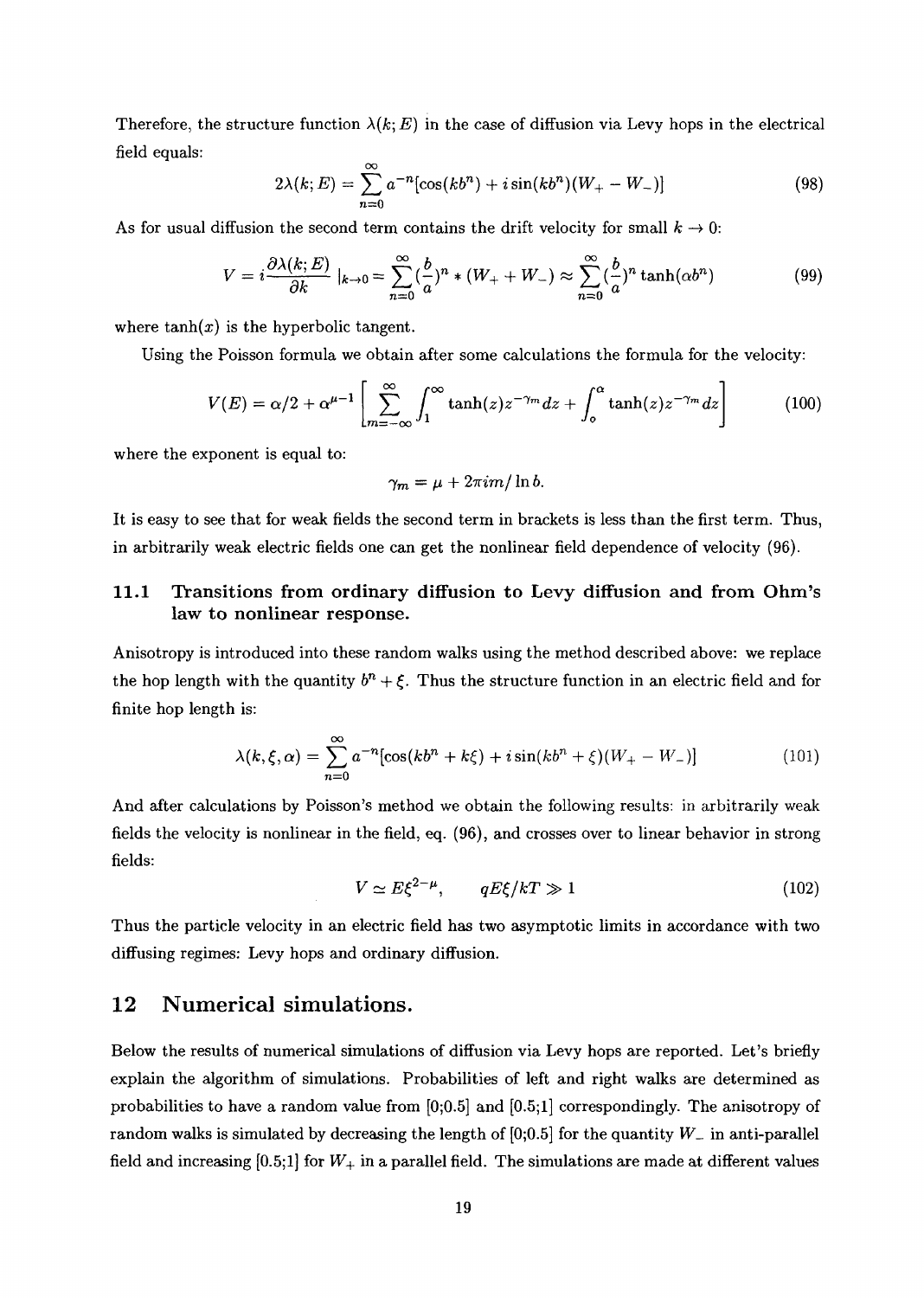of the parameters *a* and *b* . As the probability decreases rather rapidly we can confine ourselves to finite terms in the sum (96). For example, at  $a = 50, b = 10, n = 6$  and  $a = 6, b = 3, n = 12$ . But we proceed so that at every hop the sum of all probabilities with finite numbers of hops equals to 1, that is particles do not stay in the site.

The results of random walks, fig. 3, are in accordance with known results [15]. The step-like dependence of rms as a function of time is easy to understand as follows. The particle diffuses at nearest sites mainly, making the cluster from visited sites, and hops with small probability at big distance (at next step) and again diffuses at nearest sites and so on. The electric field leads to the particle drift. The dependence of the average displacement as a function of the time is presented in fig.4 at different values of anisotropy. As expected it has a linear dependence and from this linear dependence it is easy to find the particle velocity by the standard way :  $V = \langle X \rangle/N$ . The value of the nonlinear dependence index is determined from numerical simulation data as

$$
\mu_{exp} = 1 + \frac{ln(V/V_0)}{ln(\alpha/apha_0)}
$$
\n(103)

The results are presented in fig-5. The main distortion in the simulations is due to the random character of walks and is founded in the calculations from values of average displacements at zero fields.

### 13 Discussion.

We have studied random walks on the comb model and found that the existence of fingers on comb model - analog of "dead ends" in the current-carrying paths of percolation systems leads to the anomalous nature of the random walk. We have established that for diffusion problems , in which the number of particles is not conserved, the generalized diffusion equations must be the fractal temporal derivative equations : instead of a first temporal derivative , the equation must contain the fractional-order derivative. Fractional temporal derivatives emerge due to the random disappearance and reappearance of diffusing particles ( the departure of particles from axis and their return). Let's stress that in our consideration the fractal temporal diffusion equations are deduced in an obvious way. The physical sense of fractional temporal derivative is clear. Usually the fractal diffusion equations are postulated [25], [26] and [18], and questions about the possibility of its application are arised.

When we examine random walks in a medium with traps, the same problems appear. As noted earlier, the problem of diffusion in a medium with traps differs from the problem of diffusion along the axis of a comb structure. The difference lies in the fact that the particles do not disappear, but delay at each site with a certain probability. The total number of diffusing particles is conserved. In other words we have the law of mass conservation, expressed by a continuity equation. However, the anomalous nature of diffusion, due to the capture of particles by the traps, leads to an unusual expression for the diffusion current with fractional temporal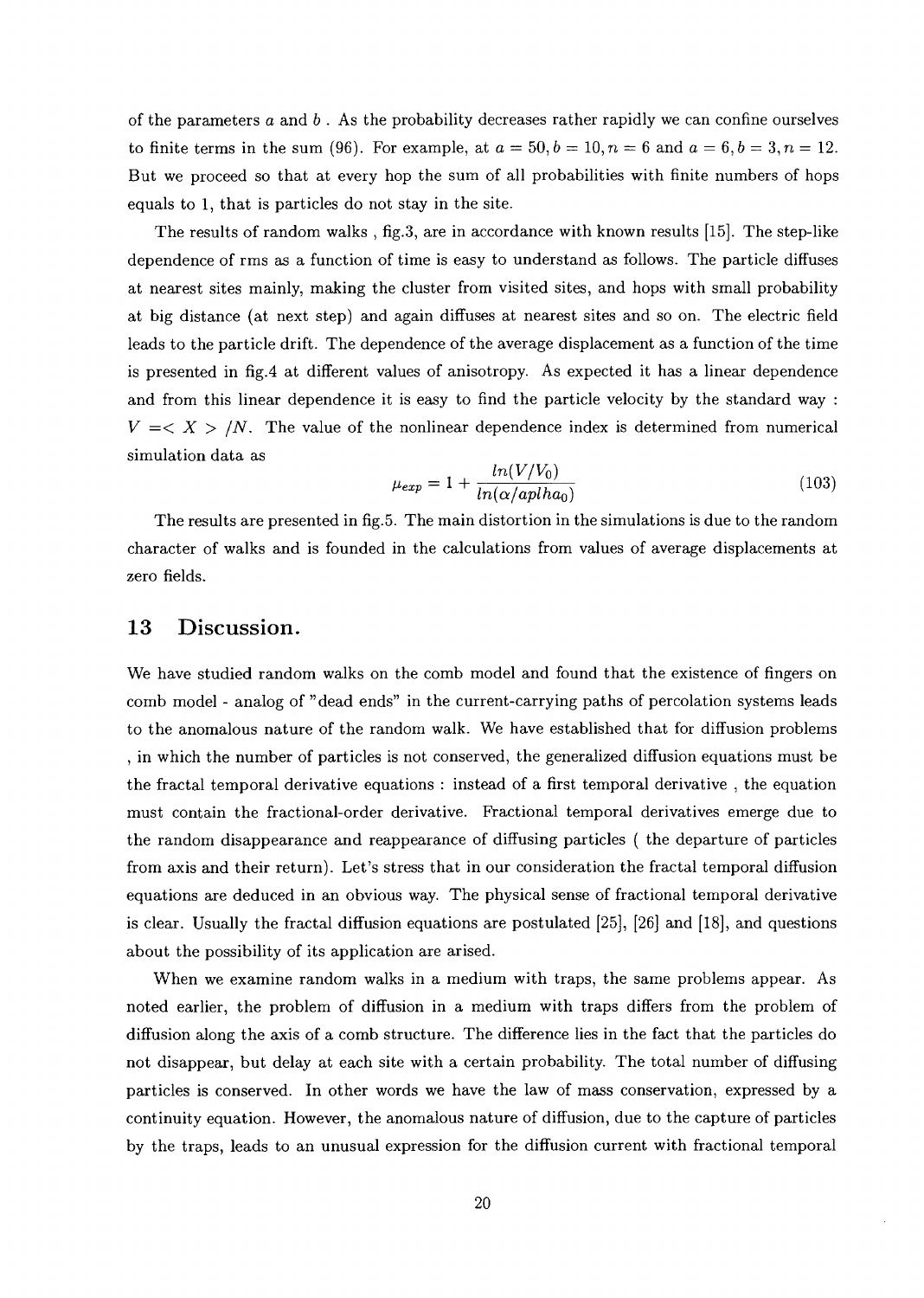derivative. Note that mathematically the generalized diffusion equations in both problems are different and describe different physical situations. First, in a diffusion along the axis of a comb structure the number of particles is not conserved. Second, the diffusion currents are different.

The problem of diffusion on the comb model with random distribution of fingers over lengths is considered in the effective medium approximation. It is widely used in the conductivity problem *of* the random inhomogeneous medium and is considered as a general approach. So a diffusion on the random comb model is studied by EMA. As it was shown the average length of finger  $L = \frac{1}{l}$  ><sup>-1</sup> has a finite value in the case of power distribution over lengths and at " parallel" way of averaging. As a result of this the time dependence of rms remains the same -the square ones. But in the case of "consequent" way of averaging the average length of finger is diverged  $L = < l > = \infty$  and it leads to the change of a diffusion character:

$$
\langle X^2(t) \rangle \sim t^{1-\gamma/2} \tag{104}
$$

Let's note that due to a randomness a diffusing particle moves more rapidly:  $1 - \gamma/2 < 1/2$ . It is connected with the existence of short fingers and the diffusing particle rapidly passes these short fingers and then returns to the axis of the structure to continue the random walks. In the case of the comb structure with an infinite length of fingers a particle returns to the axis with a  ${\rm small\ probability}\ P(t) \sim t^{-1/2}.$  If the time evolution operator  $\hat T$  is substituted by the averaged meaning ,that one obtains :

$$
\langle X^2(t) \rangle \sim t^{\gamma/2} \tag{105}
$$

but it has a rather paradox physical sense: existence of many short fingers leads to "slow" diffusion. So a further careful study of diffusion on random comb structure is necessary.

The generalized relation between diffusion and conductivity is obtained for a sub-diffusion case. It has the form of the well- known Einstein relation for the diffusion coefficient and the particle mobility, depending on the time.

In the second part of the paper the Levy flight diffusion is considered. The main result consists of the nonlinear dependence of the particle mobility in weak electric fields. Usually theoreticians expand the current in powers of the electric field of the electric field:

$$
J = \sigma E + \chi |E|^2 E + \dots \tag{106}
$$

Our result essentially differs from those , obtained by such a method. In the microscopical model of Levy hops we show that current depends on an electric field in a nonlinear way due to unusual regime of diffusion in space, i.e. there is no linear term, corresponding to Ohm's law, in the field expansion of the current (106). In other words if there is an usual diffusion in the system, so the Ohm's law exists , in the case of anomalous diffusion as Levy hops the response of system has a nonlinear character.

We consider the transition from ordinary diffusion to Levy flight by introducing a finite displacement length  $\xi$  at each step. The new parameter  $qE\xi/kT$ , which determines whether the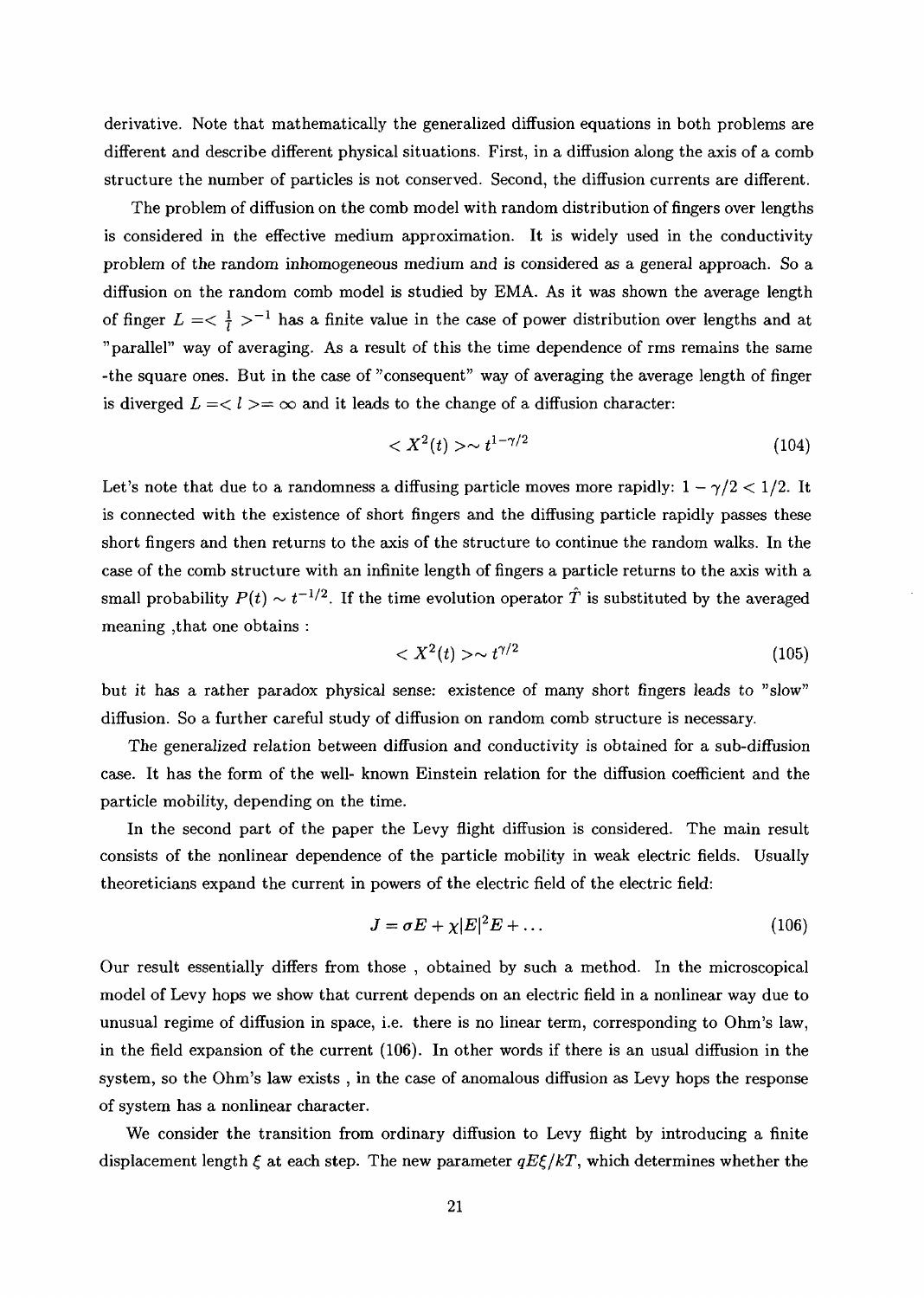particle mobility behaves linearly or nonlinearly, appears in the problem. In other words a new physical length *LE* governed by the electric field emerges in such diffusion problems:

$$
L_E = \frac{kT}{qE} \tag{107}
$$

To appreciate the significance of this quantity we consider an ordinary random walk in an external electric field. Let's imagine that the medium is partitioned into the blocks of size *LE-*Then we study the particle behavior within a single block. With a probability of order unity the particles leave the block when it moves along the field and does not leave the block when it moves against the field. Briefly speaking within a block, whose linear size is of order  $L<sub>E</sub>$ , ordered motion prevails over diffusion. This makes it possible to estimate the particle velocity to be:

$$
V = \frac{L_E}{t_E} \tag{108}
$$

where  $t_E$  is the diffusion time for the distance  $L_E$ . For ordinary diffusion  $t_E = L_E^2/D$  and we have the well-known Einstein relation:

$$
V = q^2 DE/kT \tag{109}
$$

For a Levy flight diffusion the same estimates give the nonlinear dependence of velocity. And for the case of two diffusion limits we have two different: linear and nonlinear expressions for mobility. Recently the deduced nonlinear behavior of the velocity due to the unusual nature of diffusion was confirmed by the independent numerical simulations of particle drift in the presence of Levy diffusion [24].

Strictly speaking, the diffusion on clusters has an sub-diffusion character, but the nature is still not clear. As it was shown above we can distinguish between two limiting sub- and superdiffusion cases if we know the response of the system of an electric field. An attempt to detect the mobility nonlinearity by computing modeling was not successful [7], since over a desired range of fields the electric field in inhomogeneous media induces traps. Such traps are sections of the current paths , directed against the electric field.

As for experimental results many researches have observed the nonlinear power dependence of the current in inhomogeneous media with exponents close to anomalous diffusion index and have different explanations of this phenomenon - see [27], [28]. In our opinion, the nonlinear behavior may be explained in an universal way as a result of anomalous nature of random walks in inhomogeneous media. But comparisons of theoretical and experimental results require further study.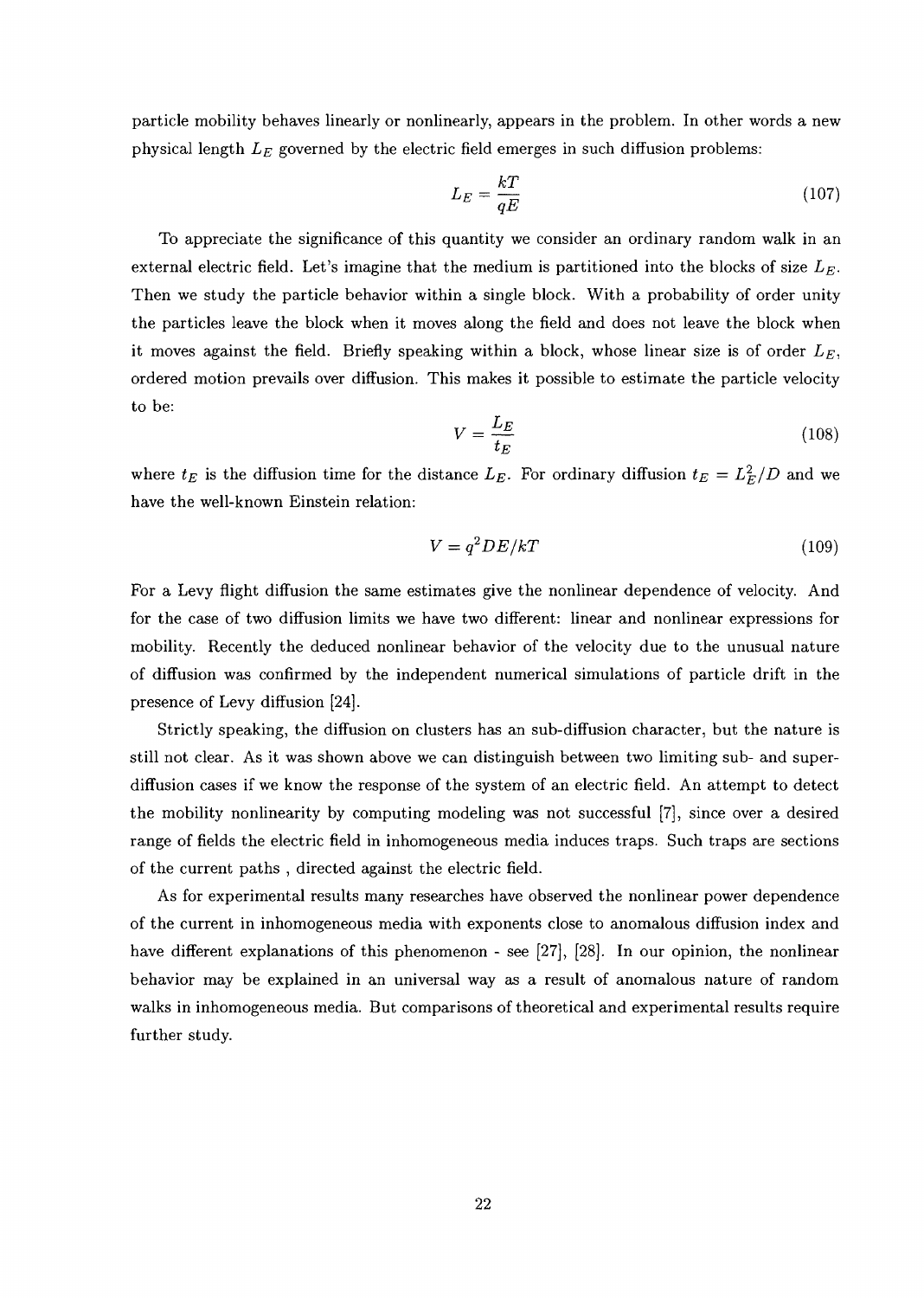## 14 Acknowledgments

The author would like to thank the Abdus Salam ICTP for kind hospitality.

Some of these results were obtained in a close collaboration of Drs. E.Batyev,E- Baskin and A.Nomoev. The author thanks them for many interesting discussions. He would also to thank Prof. LA. Lubashevskii for presenting book and offprints.

This work is carried out with partial financial support of the Russian Foundation for Basic Research (Grant No. 99-02-17355)

### References

- [1] Y.Gefen,A.Aharony and S.Alexander, Phys. Rev. Lett.,47,1771 (1981)
- [2] R.Pandey,D.Stauffer, Phys.Rev.Lett.,51,527(1983)
- [3] P.-D.Gennes, Scaling concepts in polimer physics, Cornell University Press, 1979
- [4] P.Reynolds, H.E.Stanley, N. Klein , Phys.Rev. B., v.22.,p.855 (1980)
- [5] S.R.White, M.Barma, J.Phys.A 17, 2995 (1984)
- [6] G.Weiss,S. Havlin, Physica A, 134, 474(1986)
- [7] V.E.Arkhincheev,E.M.Baskin, JETP 73,161(1991)
- [8] V.E.Arkhincheev, AMSE Press: Modelling, Measurement and Control 49,N.2,11(1993)
- [9] V.E.Arkhincheev, Physica A, (2000)
- [10] S.Havlin, J.E.Keifer,G.H.Weiss, Phys.Rev. A, 36,1403 (1987)
- [11] K.P.N.Murthy, K.W.Kehr, Phys. Rev. A, 40, 2082 (1989)
- [12] I.A.Lubashevskii, A.A.Zemlyanov, JETP, 114, 1284 (1998)
- [13] V.Gafiychuk, I.A.Lubashevskii /'Mathematical description of heat transfer in living tissue", VNTL Publishers, Ukraina
- [14] Hughes B.D., Shlesinger M.F., Montroll E.W., Proc. Natl. Acad. Sci (USA) 78 (1981) 3287. Natl.
- [15] Mandelbrot B., Fractals: Form, Chance and Dimension (Freeman, San-Francisco, 1977).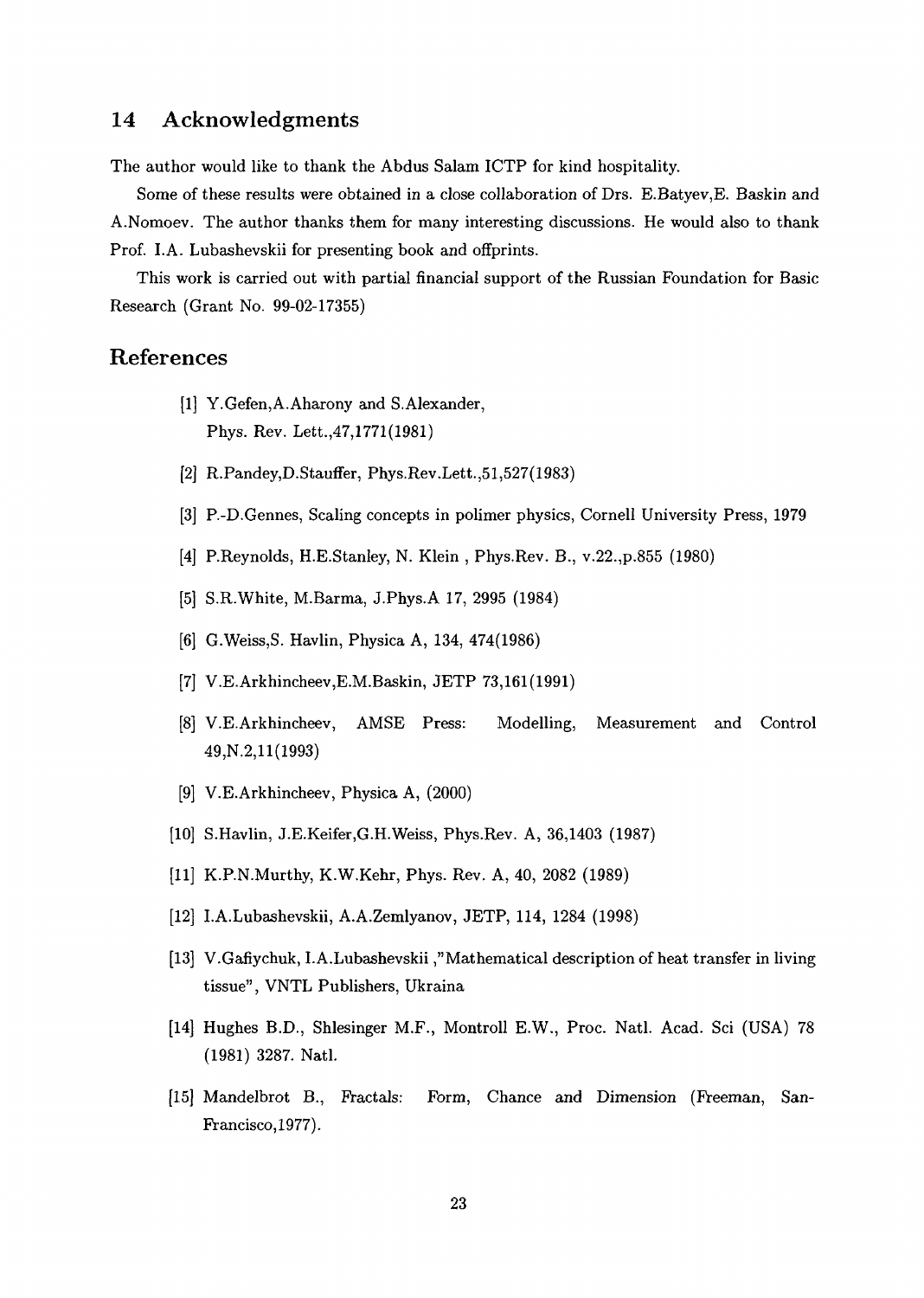- [16] M.M.Dzrbashan, Integral transformations and representations of function in the complex plane, Moscow, 1966 (in Russian)
- [17] S.G.Samko, A.A.Kilbas and O.I Marichev "Fractional integrals and derivatives.Theory and Applications." Gordond and Breach, Amsterdam, 1993
- [18] Applications of fractional calculus in physics" by Ed.R.Hilfer World Scientific, 2000
- [19] E.Montroll, G.Weiss, J. Math.Phys. 6, 167 (1976)
- [20] M.Shlesinger, J.Stat.Phys., 10, 421 (1974)
- [21] G.Zumofen , J.Klafter , Physica D 69 (1993) 436
- [22] B.I.Shlkovskii and A.L.Efros, Electronic Properties of Doped Semiconductors, Springer-Verlag, Berlin (1984)
- [23] Arkhincheev V.E., E.M.Baskin and E.G.Batiyev, J. Non.-Cryst. Solids 90 (1987) 21 Non.-Cryst.
- [24] V.E.Arkhincheev, A.V.Nomoev, Physica A 269 (1999) 293 (1999).
- [25] P.P.Nigmatullin , Theoret.Math. Fiz., 90, 354 (1992)
- [26] A.I.Olemskoi, A.Ya.Flat, Usp.Fiz.Nauk, 163 ,1 (1993)
- [27] H.Overhoff and W.Beyer, Philos. Mag. B 43,433 (1981)
- [28] J.Benjamin, C.Adkins and J.van Clever, J.Phys. C 17,559 (1981)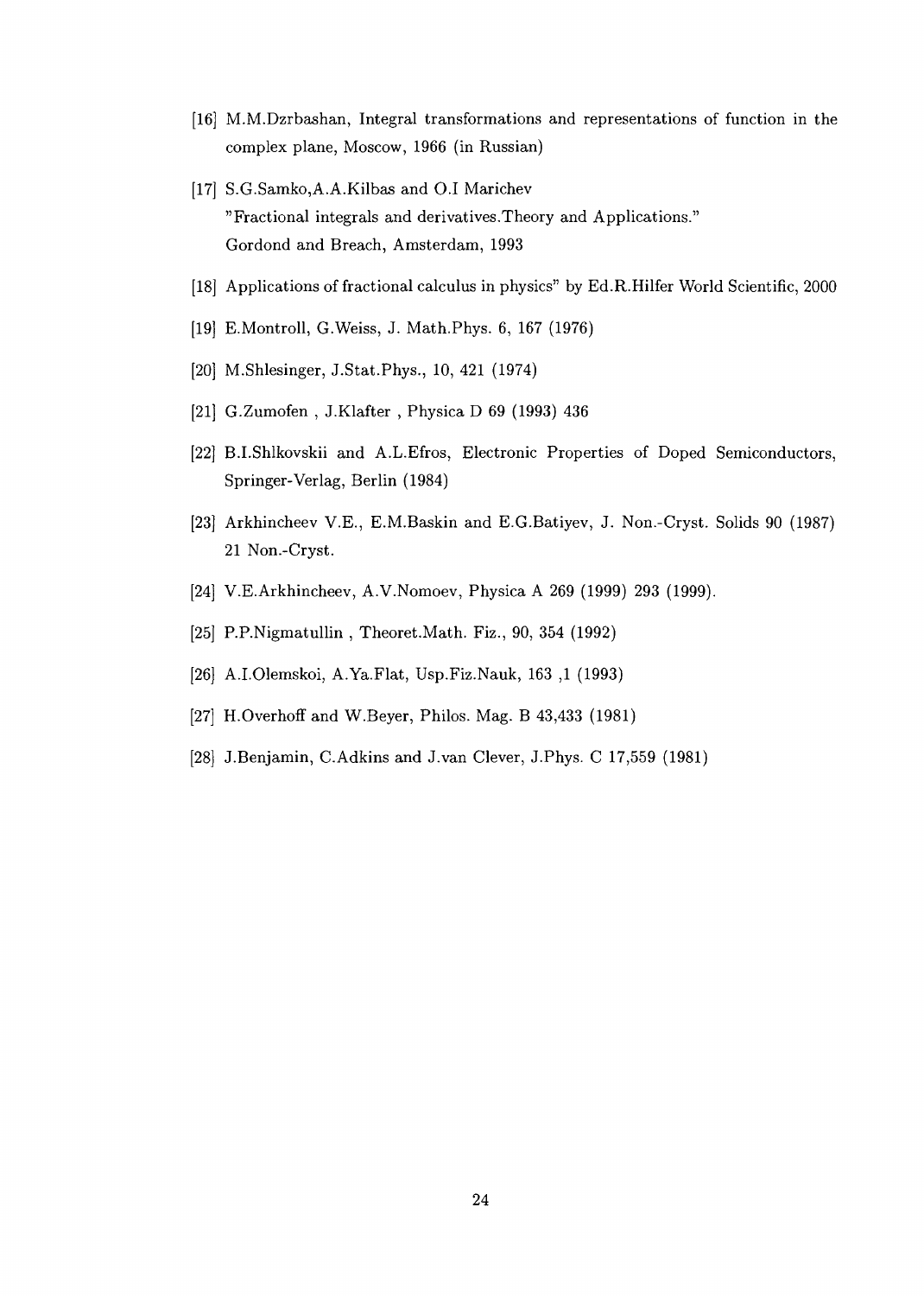

Figure 1. Comb structure: the conducting axis ( $y=0$ ) has fingers going to infinity.



Figure 2. Random comb structure.

 $\ddot{\phantom{a}}$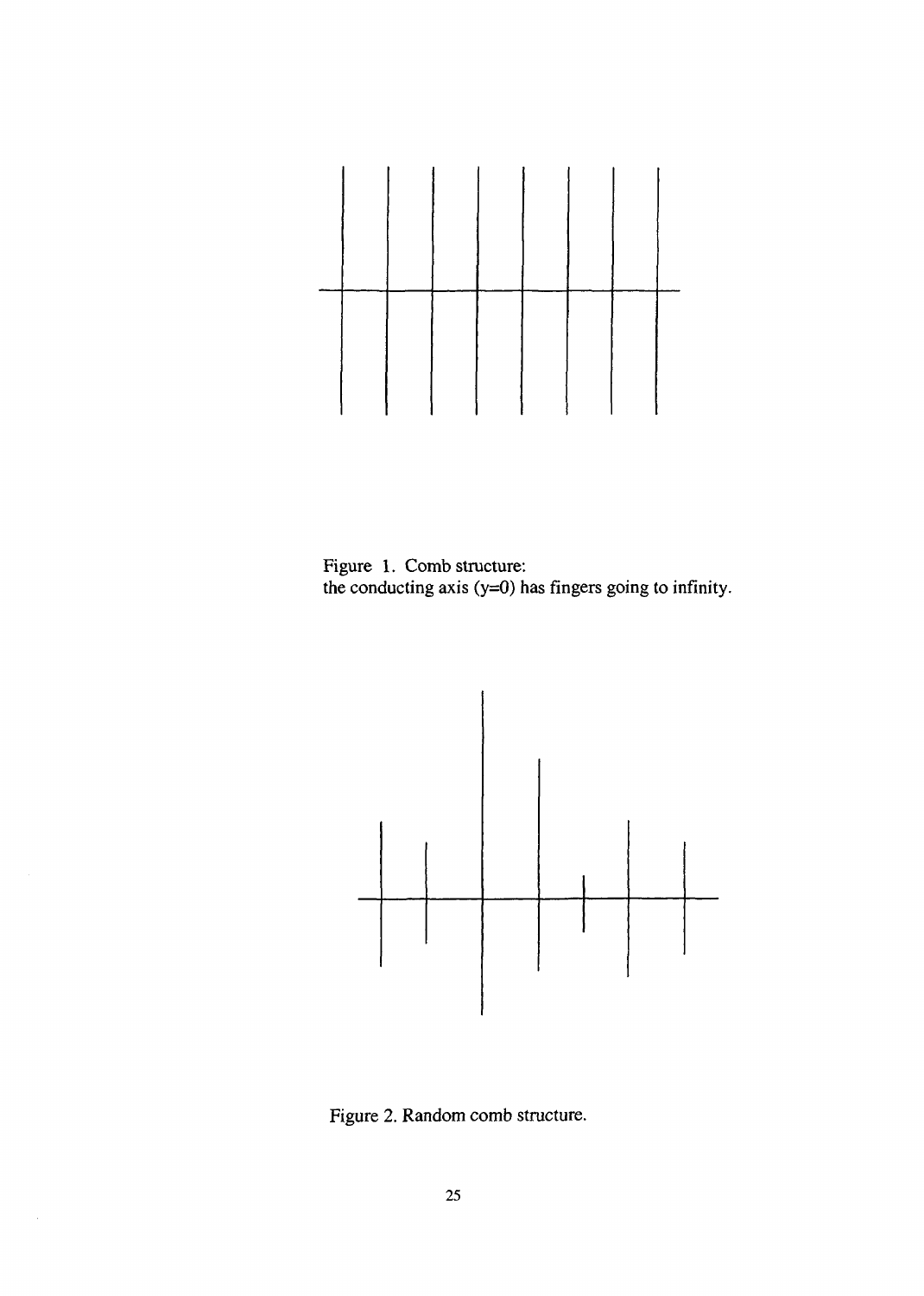

Figure 3. Typical dependence of r.m.s. displacement  $X^2$ from number of hops N.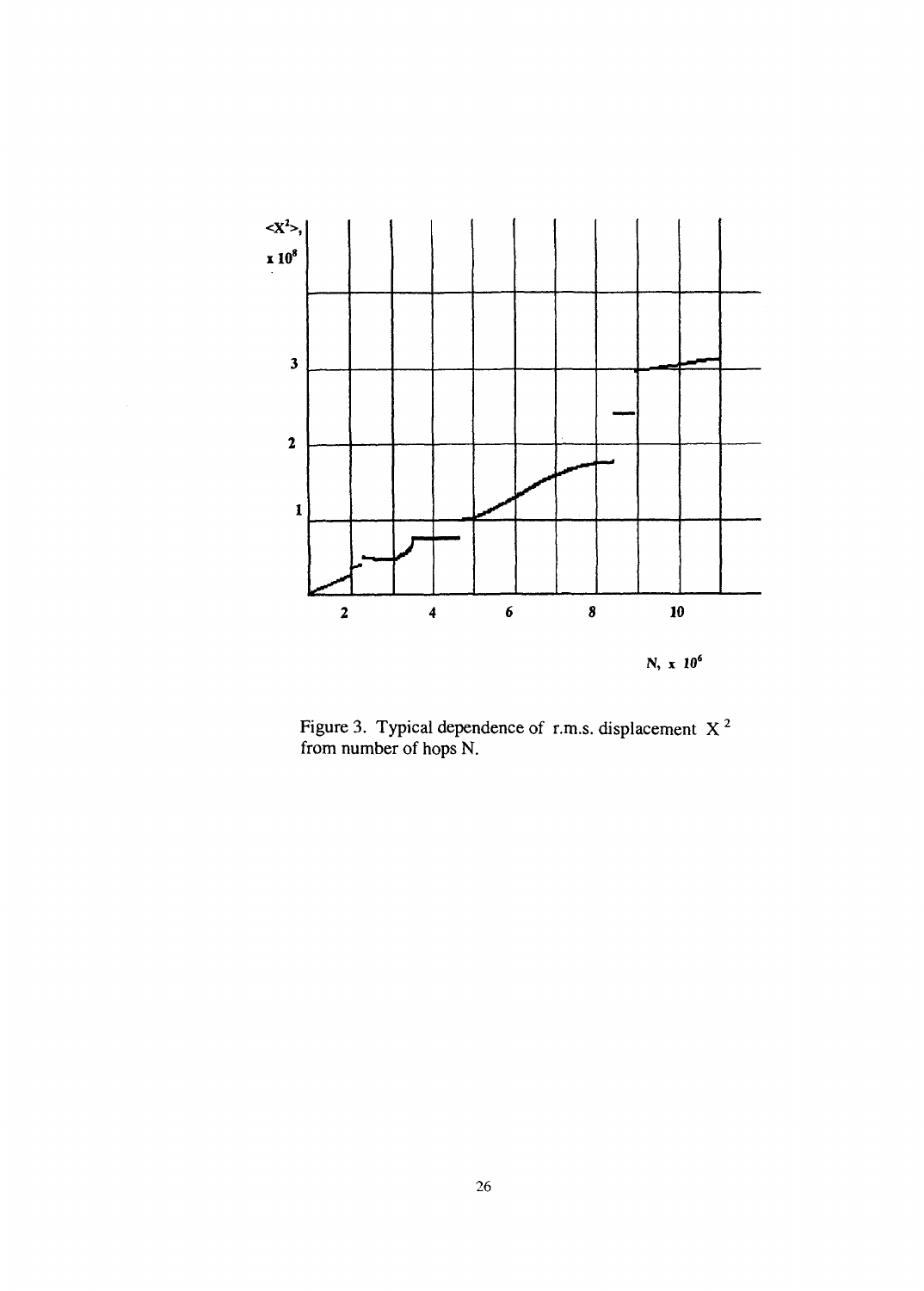

Figure 4. The dependence of the average displacement  $\langle X \rangle$ from number of hops N at different values of anisotropy  $\alpha$ .